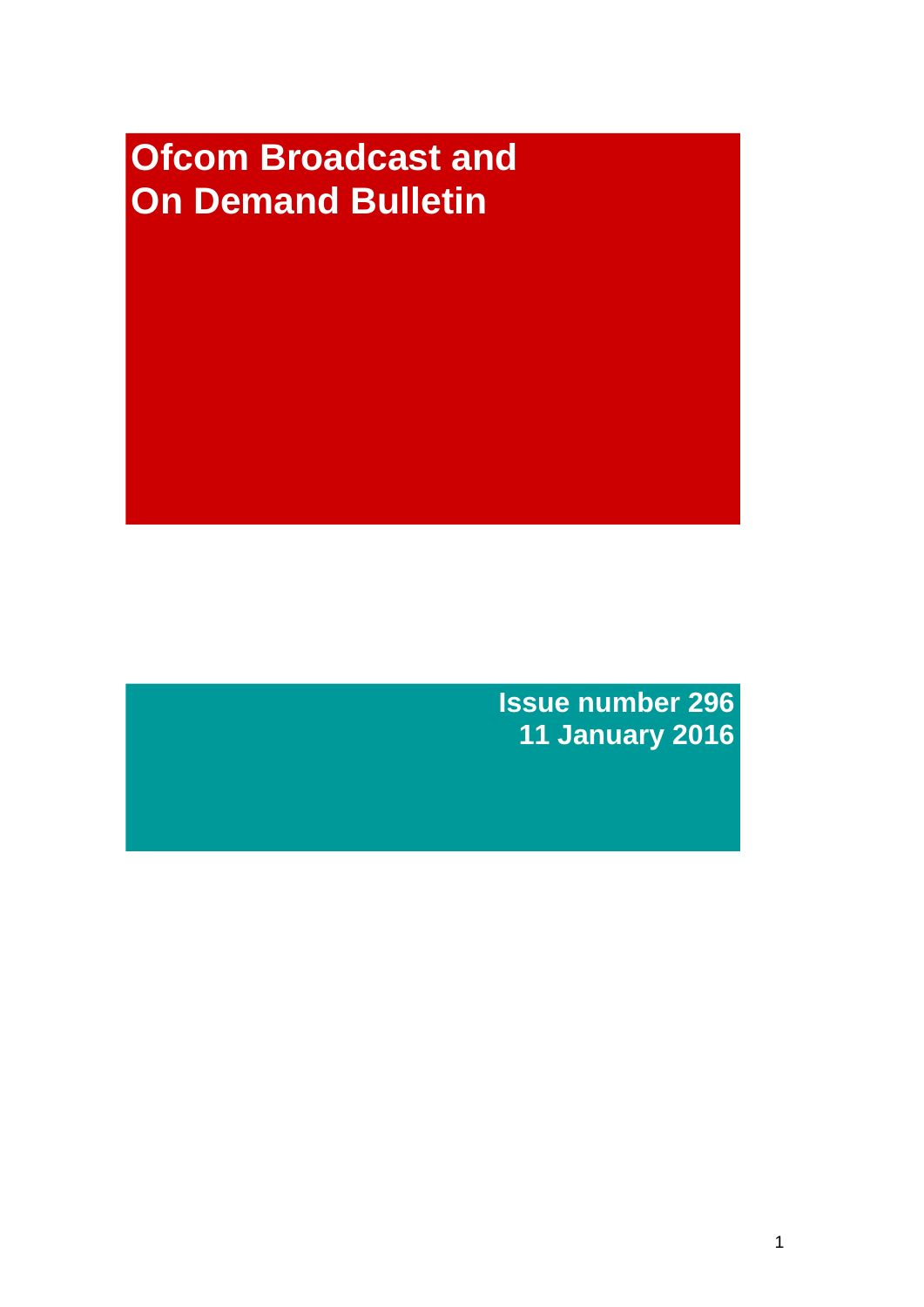# **Contents**

| Introduction                                                                           | 3  |
|----------------------------------------------------------------------------------------|----|
| <b>Note to Broadcasters and On Demand Service Providers</b>                            |    |
| <b>Format of Ofcom's Broadcast and On Demand Bulletin</b>                              | 5  |
| <b>Broadcast Standards cases</b>                                                       |    |
| In Breach                                                                              |    |
| <b>Impractical Jokers</b><br>Comedy Central, 6 August 2015, 16:00                      | 6  |
| <b>Broadcast Licence Conditions cases</b>                                              |    |
| In Breach                                                                              |    |
| Broadcasting licensees' late and non-payment of licence fees<br>Various licensees      | 8  |
| Resolved                                                                               |    |
| Provision of information: relevant turnover submission<br>Abu Dhabi Media Company PJSC | 9  |
| <b>Broadcast Fairness and Privacy cases</b>                                            |    |
| <b>Not Upheld</b>                                                                      |    |
| <b>Complaint by Mr David Hamilton</b><br>The Dog Factory, BBC 1, 19 May 2015, 22:45    | 11 |
| <b>Tables of cases</b>                                                                 |    |
| <b>Investigations Not in Breach</b>                                                    | 23 |
| <b>Complaints assessed, not investigated</b>                                           | 24 |
| <b>Complaints outside of remit</b>                                                     | 33 |
| <b>Investigations List</b>                                                             | 35 |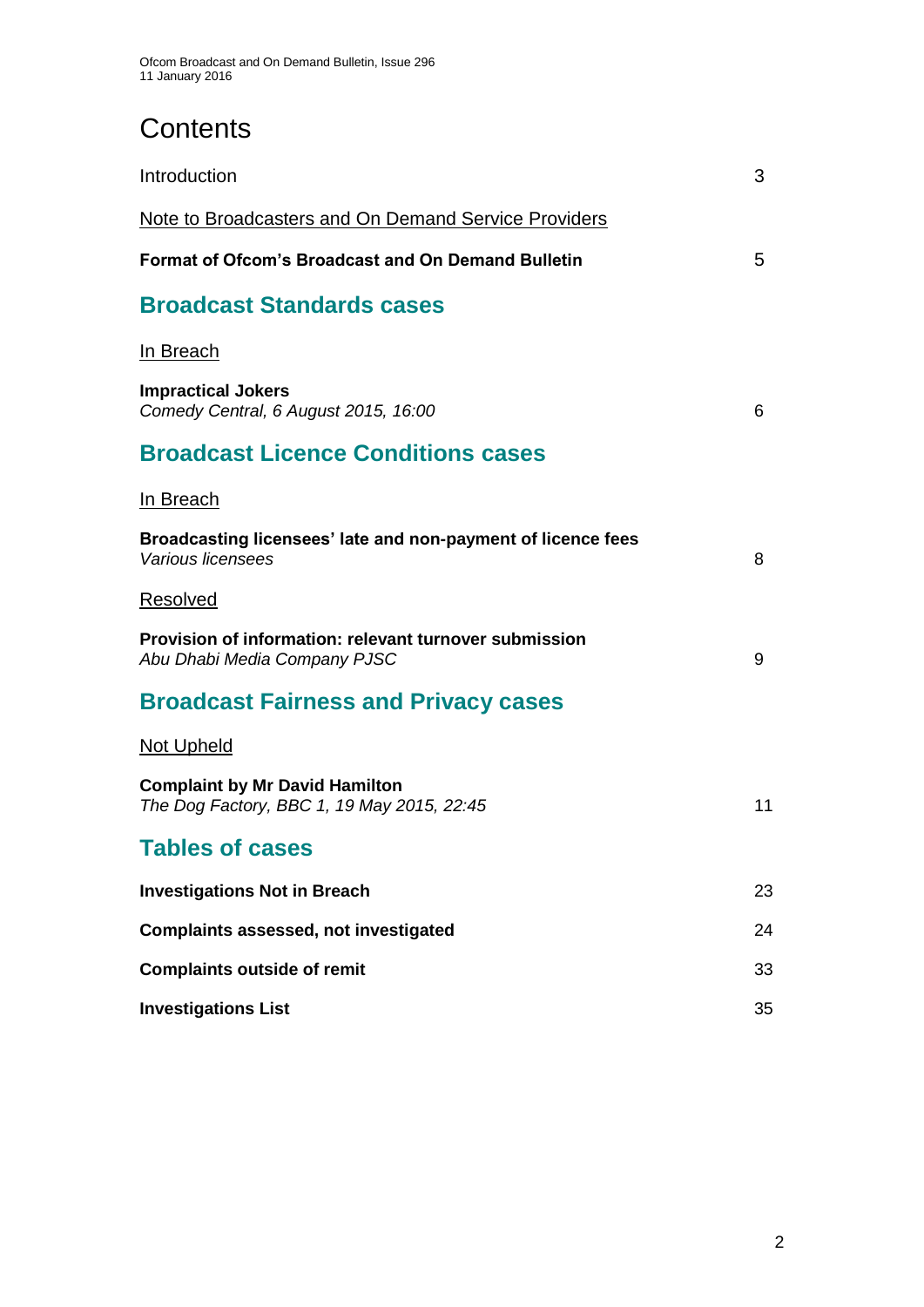# Introduction

Under the Communications Act 2003 ("the Act"), Ofcom has a duty to set standards for broadcast content as appear to it best calculated to secure the standards objectives<sup>1</sup>. Ofcom also has a duty to secure that every provider of a notifiable On Demand Programme Services ("ODPS") complies with certain standards requirements as set out in the Act<sup>2</sup>. Ofcom must include these standards in a code, codes or rules. These are listed below.

The Broadcast and On Demand Bulletin reports on the outcome of investigations into alleged breaches of those Ofcom codes and rules below, as well as licence conditions with which broadcasters regulated by Ofcom are required to comply. We also report on the outcome of ODPS sanctions referrals made by the ASA on the basis of their rules and guidance for advertising content on ODPS. These Codes, rules and guidance documents include:

- a) [Ofcom's Broadcasting Code](http://stakeholders.ofcom.org.uk/broadcasting/broadcast-codes/broadcast-code/) ("the Code") for content broadcast on television and radio services.
- b) the [Code on the Scheduling of Television Advertising](http://stakeholders.ofcom.org.uk/broadcasting/broadcast-codes/advert-code/) ("COSTA") which contains rules on how much advertising and teleshopping may be scheduled in television programmes, how many breaks are allowed and when they may be taken.
- c) certain sections of the [BCAP Code: the UK Code of Broadcast Advertising,](https://www.cap.org.uk/Advertising-Codes/Broadcast.aspx) which relate to those areas of the BCAP Code for which Ofcom retains regulatory responsibility for on television and radio services. These include:
	- the prohibition on 'political' advertising;
	- sponsorship and product placement on television (see Rules 9.13, 9.16 and 9.17 of the Code) and all commercial communications in radio programming (see Rules 10.6 to 10.8 of the Code);
	- 'participation TV' advertising. This includes long-form advertising predicated on premium rate telephone services – most notably chat (including 'adult' chat), 'psychic' readings and dedicated quiz TV (Call TV quiz services). Ofcom is also responsible for regulating gambling, dating and 'message board' material where these are broadcast as advertising<sup>3</sup>.
- d) other licence conditions which broadcasters must comply with, such as requirements to pay fees and submit information which enables Ofcom to carry out its statutory duties. Further information can be found on Ofcom's website for [television](http://licensing.ofcom.org.uk/tv-broadcast-licences/) and [radio](http://licensing.ofcom.org.uk/radio-broadcast-licensing/) licences.
- e) Ofcom's [Statutory Rules and Non-Binding Guidance for Providers of On-](http://stakeholders.ofcom.org.uk/binaries/broadcast/on-demand/rules-guidance/rules_and_guidance.pdf)[Demand Programme Services](http://stakeholders.ofcom.org.uk/binaries/broadcast/on-demand/rules-guidance/rules_and_guidance.pdf) for editorial content on ODPS. Ofcom considers sanctions in relation to advertising content on ODPS on referral by the Advertising Standards Authority ("ASA"), the co-regulator of ODPS for advertising or may do so as a concurrent regulator.

[Other codes and requirements](http://stakeholders.ofcom.org.uk/broadcasting/broadcast-codes/) may also apply to broadcasters, depending on their circumstances. These include the Code on Television Access Services (which sets out how much subtitling, signing and audio description relevant licensees must

<sup>1</sup>  $1$  The relevant legislation is set out in detail in Annex 1 of the Code.

 $2$  The relevant legislation can be found at Part 4A of the Act.

 $3$  BCAP and ASA continue to regulate conventional teleshopping content and spot advertising for these types of services where it is permitted. Ofcom remains responsible for statutory sanctions in all advertising cases.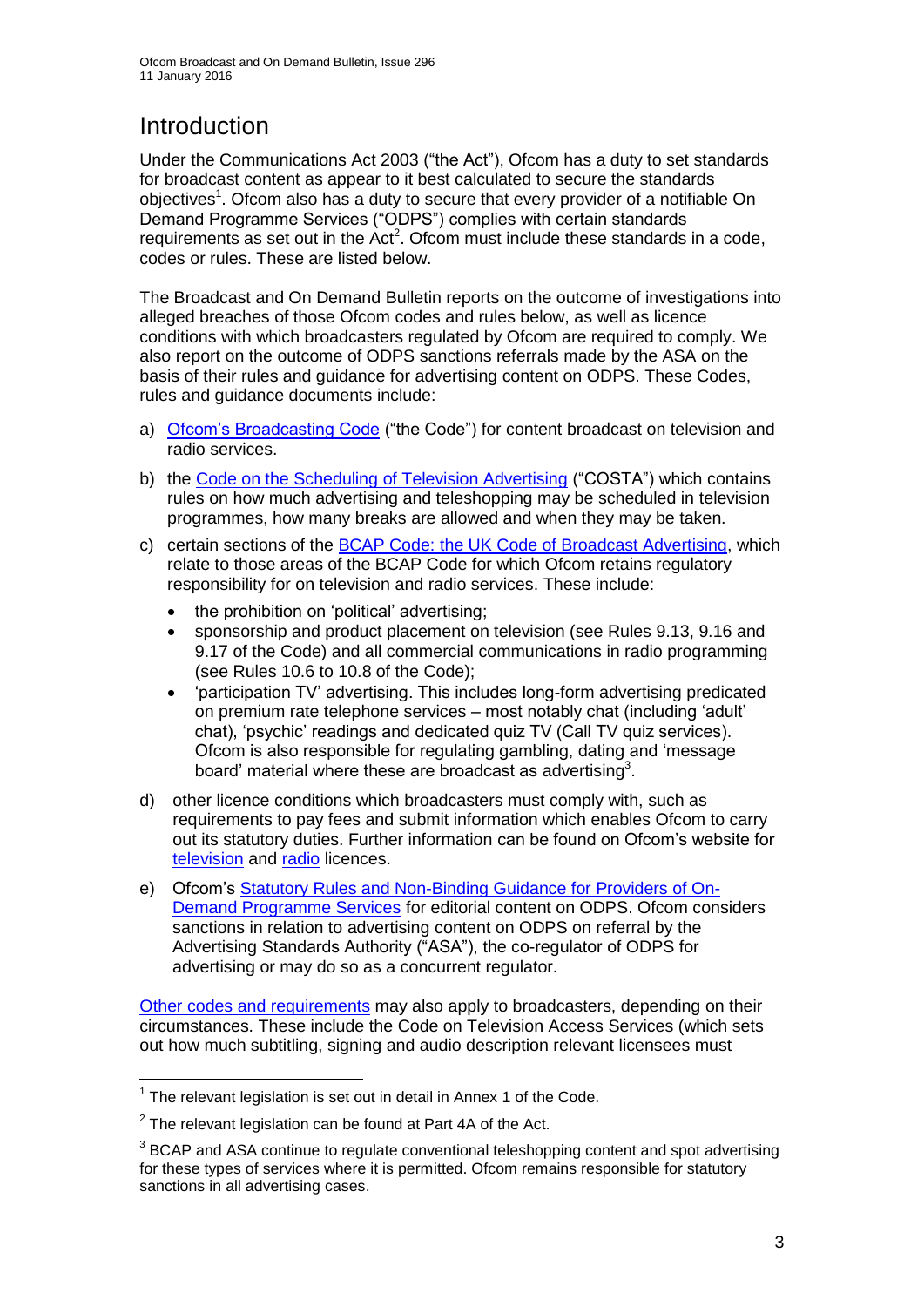provide), the Code on Electronic Programme Guides, the Code on Listed Events, and the Cross Promotion Code.

**It is Ofcom's policy to describe fully the content in television, radio and on demand content. Some of the language and descriptions used in Ofcom's Broadcast and On Demand Bulletin may therefore cause offence.**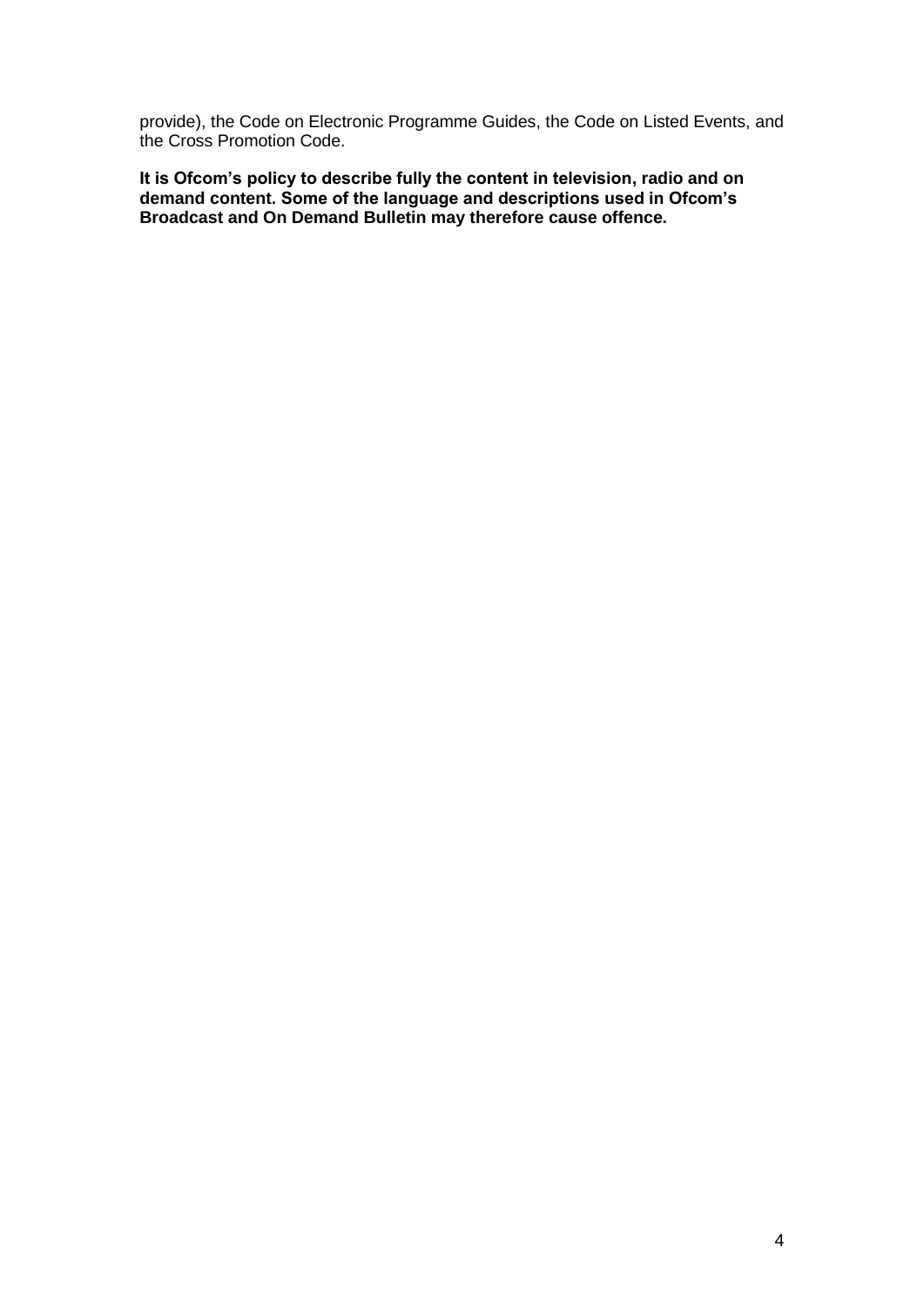### **Note to Broadcasters and On Demand Service Providers**

### **Format of Ofcom's Broadcast and On Demand Bulletin**

Ofcom's fortnightly Bulletin has been re-named 'Ofcom's Broadcast and On Demand Bulletin'. It will now include Ofcom's decisions on complaints and investigations about editorial content on video on demand services, as well as broadcast cases.

This change reflects that from 1 January 2016 Ofcom is the sole regulator for editorial content (programming) on UK 'video on demand' services. This follows the closure of the Authority for Television On Demand (ATVOD). The Advertising Standards Authority will continue to act as our co-regulator for advertising content on video on demand services.

Further information about the regulation of video on demand services can be found on Ofcom's website as follows:

- For video on demand service providers: <http://stakeholders.ofcom.org.uk/broadcasting/on-demand/>
- For consumers: [http://consumers.ofcom.org.uk/complain/tv-and-radio](http://consumers.ofcom.org.uk/complain/tv-and-radio-complaints/video-on-demand-services)[complaints/video-on-demand-services](http://consumers.ofcom.org.uk/complain/tv-and-radio-complaints/video-on-demand-services)

On 18 December 2015, we published the document 'Future regulation of on-demand programme services' which summarises the arrangements Ofcom has in place from 1 January 2016. This document, which also consults on two substantive proposals regarding our investigation procedures and the charging of fees, can be found here: http://stakeholders.ofcom.org.uk/consultations/vod\_procedures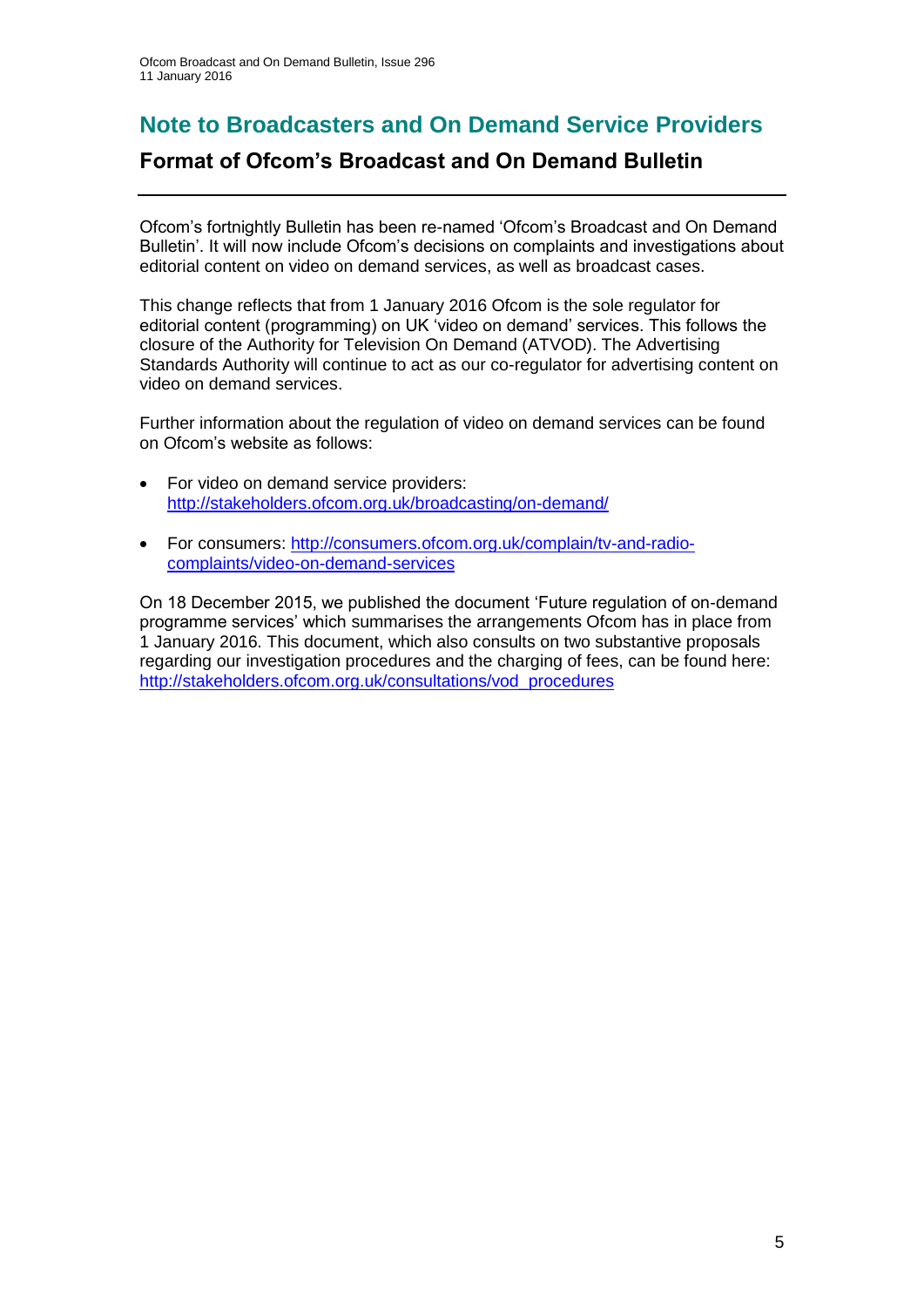### **Broadcast Standards cases**

### **In Breach**

### **Impractical Jokers**

*Comedy Central, 6 August 2015, 16:00*

### **Introduction**

Comedy Central is a channel featuring comedy series and stand-up comedy aimed at a primarily adult audience. The licence for Comedy Central is held by Paramount UK Partnership ("Paramount UK" or "the Licensee").

*Impractical Jokers* is a hidden camera practical joke reality series, following four comedians, as they perform various pranks on members of the public.

During monitoring of an episode of *Impractical Jokers* shown before the watershed in the school holiday period we noted that at certain points when bleeped offensive language was used in the programme, the following subtitles were shown to viewers:

*"He's gonna beat the f\*\*\*ing s\*\*t out of me". "God, I'm f\*\*\*ing shaking".*

Ofcom considered the subtitles raised issues warranting investigation under Rule 1.3 of the Code which states:

"Children must…be protected by appropriate scheduling from material that is unsuitable for them".

Ofcom therefore asked the Licensee how the programme complied with this rule.

#### **Response**

Paramount UK stated that the broadcast in subtitles of partially obscured expletives was a "regrettable oversight by our Compliance team". The Licensee added that following contact from Ofcom about this issue, the Licensee had withdrawn all 72 episodes of *Impractical Jokers* from UK daytime schedules pending a review of their subtitling. Paramount UK also stated its intention to review its relevant procedures and re-train staff to avoid recurrence.

#### **Decision**

Under the Communications Act 2003, Ofcom has a statutory duty to set standards for broadcast content as appear to it best calculated to secure the standards objectives, one of which is that "persons under the age of eighteen are protected". This objective is reflected in Section One of the Code.

Rule 1.3 requires that children must be protected by appropriate scheduling from material that is unsuitable for them. Appropriate scheduling is judged by a number of factors including: the nature of the content; the likely number and age range of the audience; the start and finish time of the programme; and likely audience expectations.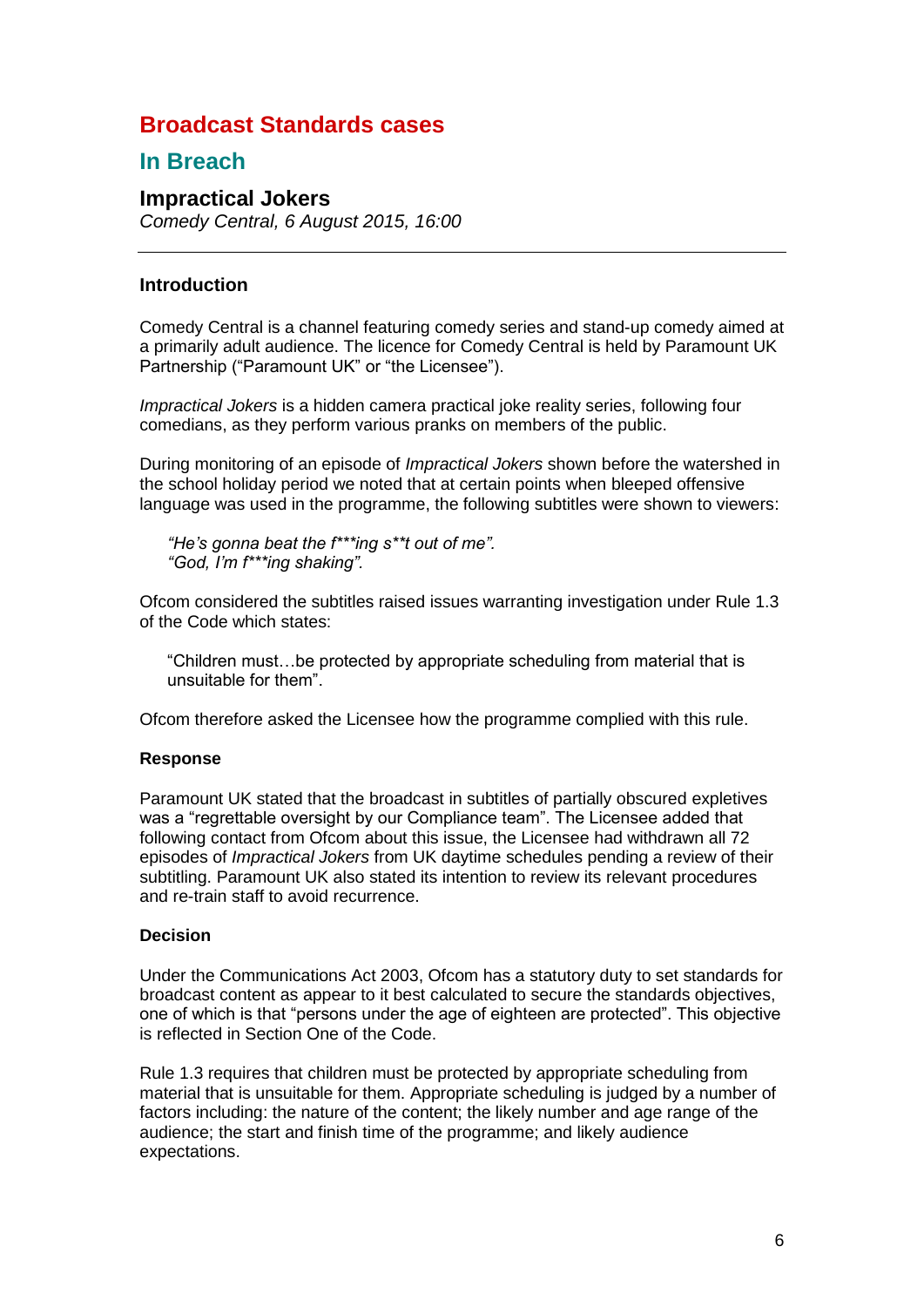Ofcom first assessed whether the broadcast contained material unsuitable for children. We noted that a three minute sequence which was repeated on one occasion during the programme contained two bleeped uses of the word "fucking". Although the word was not audible in either case, we considered the accompanying subtitle (*"f\*\*\*ing"*) made clear the language used. Ofcom's research on offensive language<sup>1</sup> notes that the word "fucking" is considered to be among the most offensive by audiences. In our view, the repeated display of partially obscured examples of the most offensive language, particularly because they were broadcast at the same time as bleeping on the programme's audio track, made clear the specific offensive language being used, and were unsuitable for children.

Ofcom then went on to consider whether this material was appropriately scheduled. Appropriate scheduling is judged by a number of different factors including: the likely number and age range of the audience; the start and finish time of the programme; and likely audience expectations.

Although *Impractical Jokers* is aimed predominantly at an adult audience, we noted that, in this case, it was broadcast in the afternoon, and therefore well before the watershed, during school holidays, when there was a significant likelihood children would have been available to view. As a result, we did not consider that material in this case, featuring subtitles with only partially obscured examples of the most offensive language, had been appropriately scheduled.

We noted both that the Licensee had apologised for the error and the steps it taken to ensure that it the issue was not repeated. Nevertheless, for the reasons set out above, we concluded that the broadcast was in breach of Rule 1.3.

**Breach of Rule 1.3**

1

<sup>&</sup>lt;sup>1</sup> <http://stakeholders.ofcom.org.uk/binaries/research/tv-research/offensive-lang.pdf>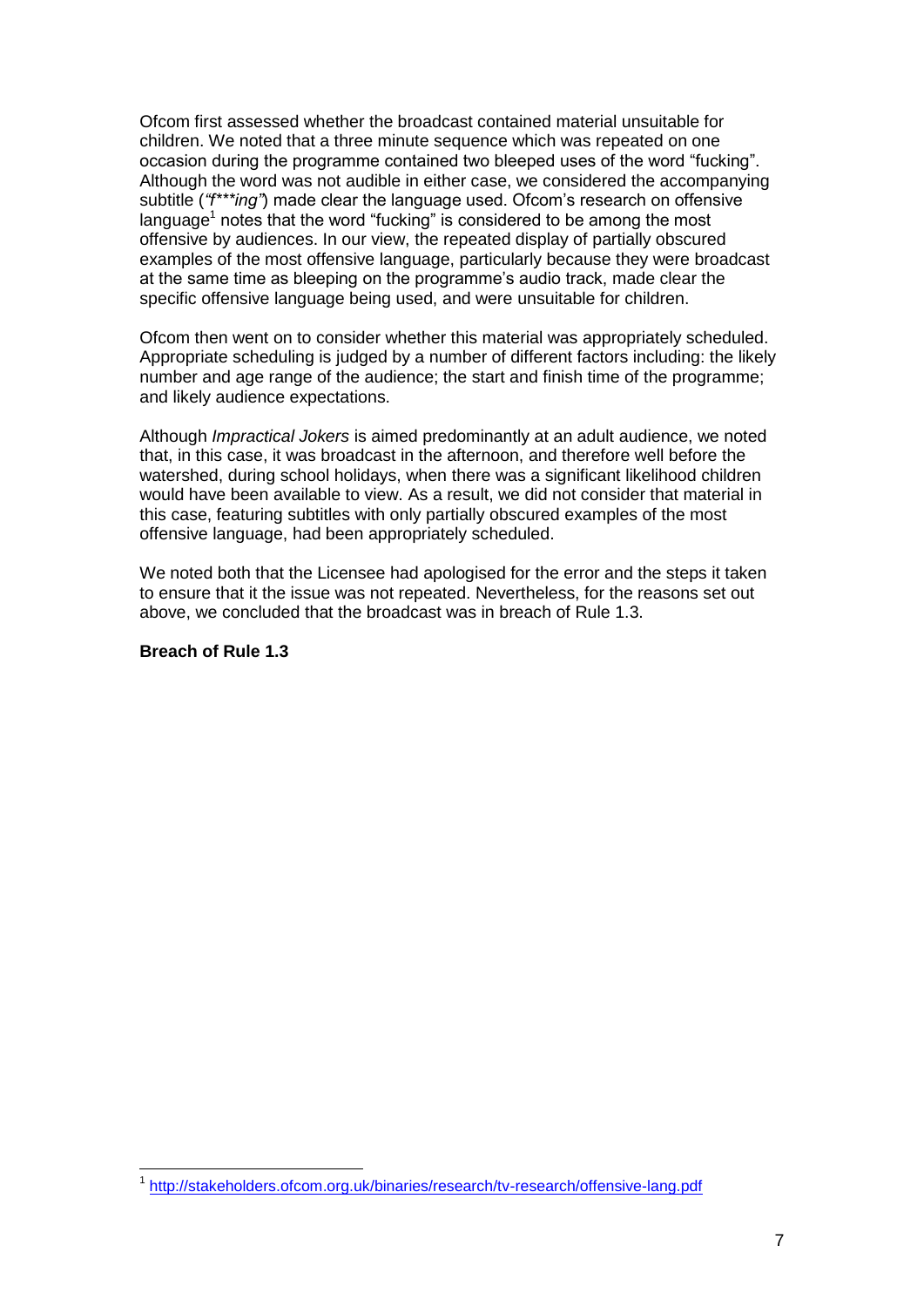### **Broadcast Licence Conditions cases**

### **Broadcasting licensees' late and non-payment of licence fees**

Ofcom is partly funded by the broadcast licence fees it charges television and radio licensees. Ofcom has a statutory duty to ensure that the fees paid by licensees meet the cost of Ofcom's regulation of broadcasting. The approach Ofcom takes to determining licensees' fees is set out in the Statement of Charging Principles<sup>1</sup>. Detail on the fees and charges payable by licensees is set out in Ofcom's Tariff Tables<sup>2</sup>.

The payment of a licence fee is a requirement of a broadcasting licence<sup>3</sup>. Failure by a licensee to pay its licence fee when required represents a significant and fundamental breach of a broadcast licence, as it means that Ofcom may be unable properly to carry out its regulatory duties.

#### **In Breach**

The following licensees failed to pay their annual licence fees by the required payment date. These licensees have therefore breached their broadcast licences.

The outstanding payments have now been received by Ofcom. Ofcom will not be taking any further regulatory action in these cases.

| Licensee                                                           | <b>Licence Number</b> | <b>Service Name</b> |
|--------------------------------------------------------------------|-----------------------|---------------------|
| Deveron FM Limited                                                 | CR000265BA            | Deveron FM          |
| South Eastern Regional College                                     | CR000127BA            | Bangor FM           |
| Wirral University Teaching Hospital NHS<br><b>Foundation Trust</b> | LRSL000198BA          | Radio Clatterbridge |

The following licensee failed to pay its annual licence fee by the required payment date. This licensee has therefore been found **in breach** of Conditions 3(1) and (2) in Part 2 of the Schedule of the relevant licence.

In the specific circumstances of the following case, the non-payment of the fee was considered by Ofcom to amount to a serious licence breach. **Ofcom is therefore putting this licensee on notice that the breach is being considered for the imposition of a statutory sanction, which may include a financial penalty.**

| Licensee                              | <b>Licence Number</b> | <b>Service Name</b> |
|---------------------------------------|-----------------------|---------------------|
| 1 Ummah FM Community Interest Company | CR000214BA            | 11 Ummah FM         |

#### **Breaches of Licence Conditions 3(1) and (2) in Part 2 of the Schedule of the relevant licences.**

 1 [http://stakeholders.ofcom.org.uk/binaries/consultations/socp/statement/charging\\_principles.pdf](http://stakeholders.ofcom.org.uk/binaries/consultations/socp/statement/charging_principles.pdf)

<sup>&</sup>lt;sup>2</sup> [http://www.ofcom.org.uk/content/about/annual-reports-plans/tariff](http://www.ofcom.org.uk/content/about/annual-reports-plans/tariff-tables/Tariff_Tables_2015_16.pdf)[tables/Tariff\\_Tables\\_2015\\_16.pdf](http://www.ofcom.org.uk/content/about/annual-reports-plans/tariff-tables/Tariff_Tables_2015_16.pdf)

 $3$  As set out in Licence Condition 3 for radio licensees and Licence Condition 4 for television licensees.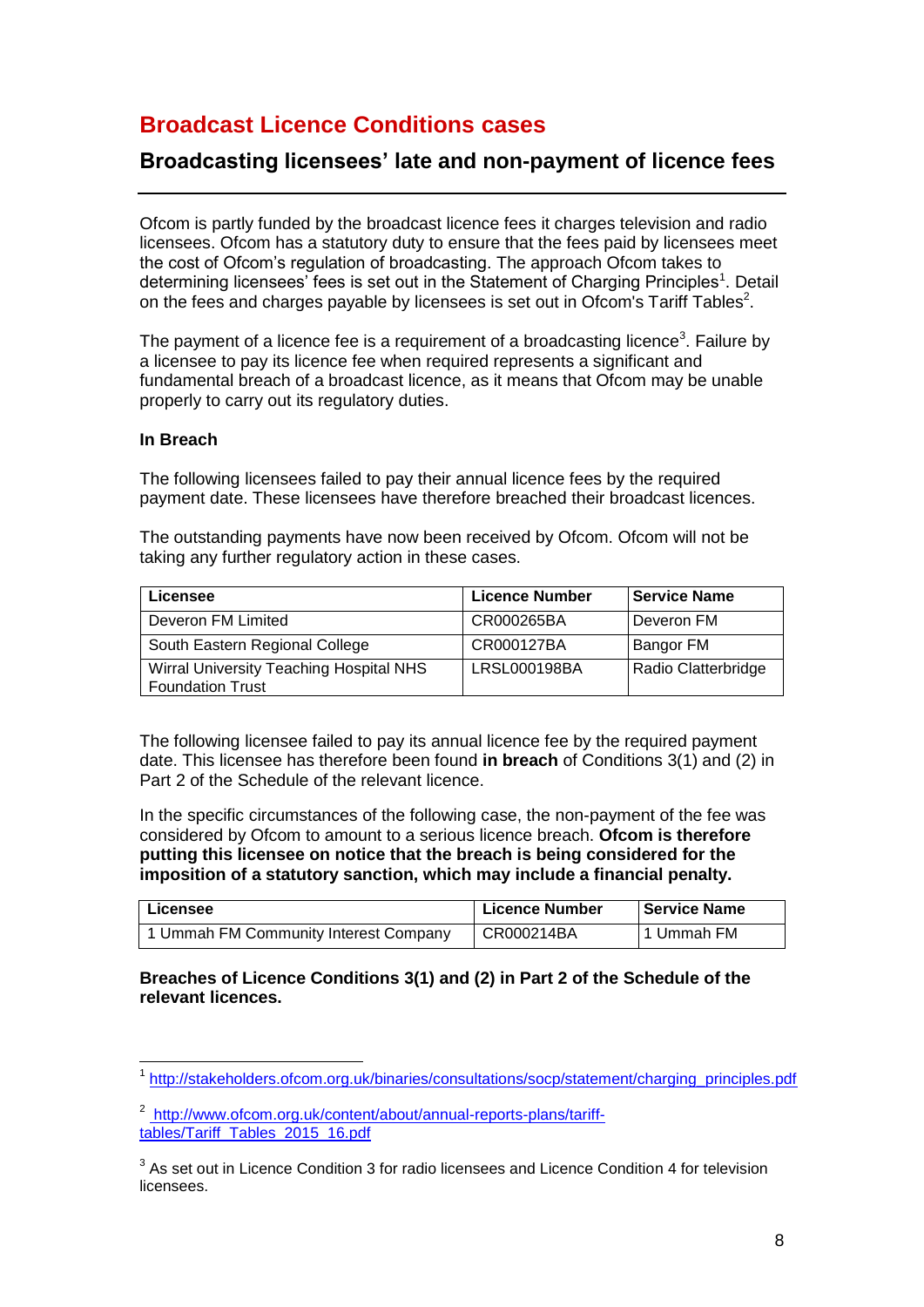# **Resolved**

### **Provision of information: relevant turnover submission**

*Abu Dhabi Media Company PJSC*

### **Introduction**

Ofcom is partly funded by the broadcast licence fees it charges television and radio licensees. Ofcom has a statutory obligation to ensure that the fees paid by licensees meet the cost of Ofcom's regulation of broadcasting. The approach Ofcom takes to determining licensees' fees is set out in the Statement of Charging Principles<sup>8</sup>. The fees all television licensees and national and local analogue radio licensees are required to pay are based on a percentage of their turnover from related activities. This is known as Relevant Turnover.

Each licensee is required to submit to Ofcom an annual statement of its Relevant Turnover for the previous calendar year. This provision of information is a licence requirement. As well as enabling Ofcom to determine the fees for the following year, the information is used by Ofcom to fulfil its market reporting obligations.

Failure by a licensee to submit an annual Relevant Turnover return when required represents a serious and fundamental breach of a broadcast licence, as the absence of the information contained in the return means that Ofcom is unable properly to carry out its regulatory duties.

Abu Dhabi Media Company PJSC failed to submit its Relevant Turnover return to Ofcom by the deadline specified.

Ofcom considered that this raised issues warranting investigation under Licence Condition 12(1) which states:

"The Licensee shall furnish to Ofcom in such manner and at such times as Ofcom may reasonably require such documents, accounts, estimates, returns, reports, notices or other information as Ofcom may require for the purpose of exercising the functions assigned to it by or under the 1990 Act, the 1996 Act or the Communications Act and in particular (but without prejudice to the generality of the foregoing):

- (a) a declaration as to the Licensee's corporate structure in such form and at such times as Ofcom shall specify;
- (b) such information as Ofcom may reasonably require from time to time for the purposes of determining whether the Licensee is on any ground a disqualified person by virtue of any of the provisions in Section 143 (5) of the 1996 Act and/or Schedule 2 to the 1990 Act or whether the requirements imposed by or under Schedule 14 to the Communications Act are contravened in relation to the Licensee's holding of the Licence".

<sup>1</sup> <sup>8</sup> Statement of Charging Principles -

[http://stakeholders.ofcom.org.uk/binaries/consultations/socp/statement/charging\\_principles.pdf](http://stakeholders.ofcom.org.uk/binaries/consultations/socp/statement/charging_principles.pdf)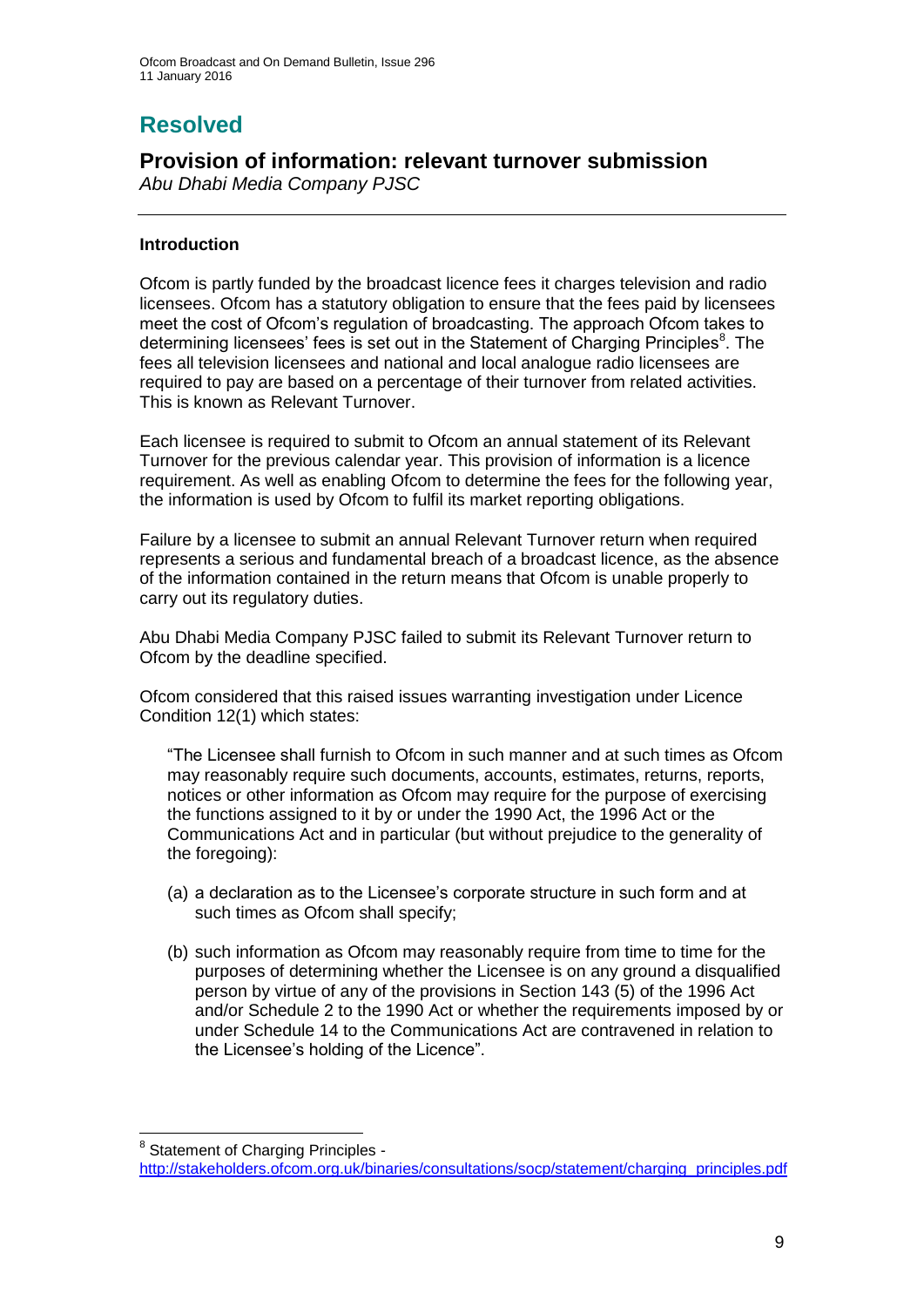### **Decision**

The following licensee failed to submit its Relevant Turnover return in accordance with the original deadline, but subsequently submitted a late return. We therefore consider the matter **resolved**.

| l Licensee                   |              | ∣ Service Name   Licence Number |
|------------------------------|--------------|---------------------------------|
| Abu Dhabi Media Company PJSC | Abu Dhabi TV | TLCS001660BA                    |

### **Resolved**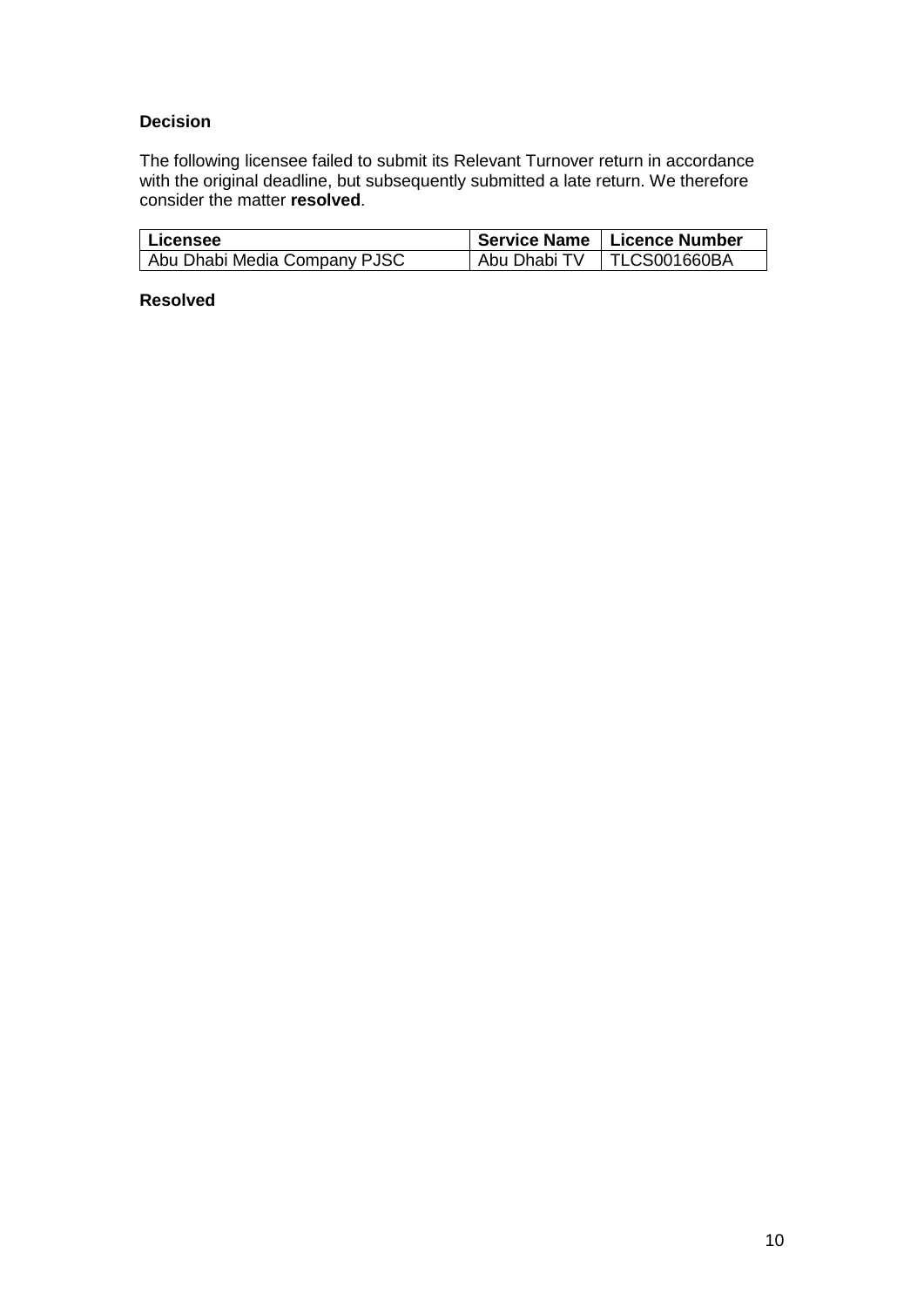### **Fairness and Privacy cases**

### **Not Upheld**

### **Complaint by Mr David Hamilton**

*The Dog Factory, BBC 1, 19 May 2015, 22:45*

### **Summary**

Ofcom has not upheld Mr Hamilton's complaint, made on his behalf by Cooper Wilkinson Solicitors ("CW Solicitors"), of unwarranted infringement of privacy in connection with the obtaining of material included in the programme and in the programme as broadcast.

The programme, examined animal welfare concerns in the dog trade in Scotland and Northern Ireland and sent undercover reporters to film footage of dog sellers, distributors, and breeders. It featured an investigation into Furnish Kennels, which was owned by the complainant, Mr Hamilton, and his brother.

#### Ofcom found that:

- Mr Hamilton had a legitimate expectation of privacy, albeit limited, in the obtaining of the material of his business premises, which was not publically accessible, without his consent. However, the public interest in obtaining the material outweighed Mr Hamilton's limited expectation of privacy. Therefore, Mr Hamilton's privacy was not unwarrantably infringed in connection with the obtaining of the material included in the programme.
- Mr Hamilton had a legitimate expectation of privacy in relation to the broadcast of the footage of his business, Furnish Kennels. However, the public interest in broadcasting the material outweighed Mr Hamilton's limited expectation of privacy. Therefore, Mr Hamilton's privacy was not unwarrantably infringed in the programme as broadcast.

#### **Introduction and programme summary**

On 19 May 2015, BBC 1 broadcast *The Dog Factory,* a documentary which examined animal welfare concerns in the dog trade in Scotland and Northern Ireland. The programme sent undercover reporters to film footage of dog sellers, distributors, and breeders and featured a panel of three experts (a veterinarian, an animal welfare law expert, and a canine behaviour expert) who gave their opinion on the welfare of the animals depicted in the footage. It featured an investigation into Furnish Kennels, which was owned by the complainant, Mr Hamilton, and his brother.

During the section of the programme which concerned Furnish Kennels, the presenter stated:

*"What I was about to discover, many people didn't think existed in the UK. They were wrong. We're talking scale. Just how big are the UK's largest puppy farms? My journey to the answer begins in Northern Ireland's Stormont Parliament. In 2010, the country's Department of Agriculture and Rural Development, known as DARD, decided updated legislation was necessary to regulate commercial dogbreeding. It was pretty standard, yet not everyone was happy about it".*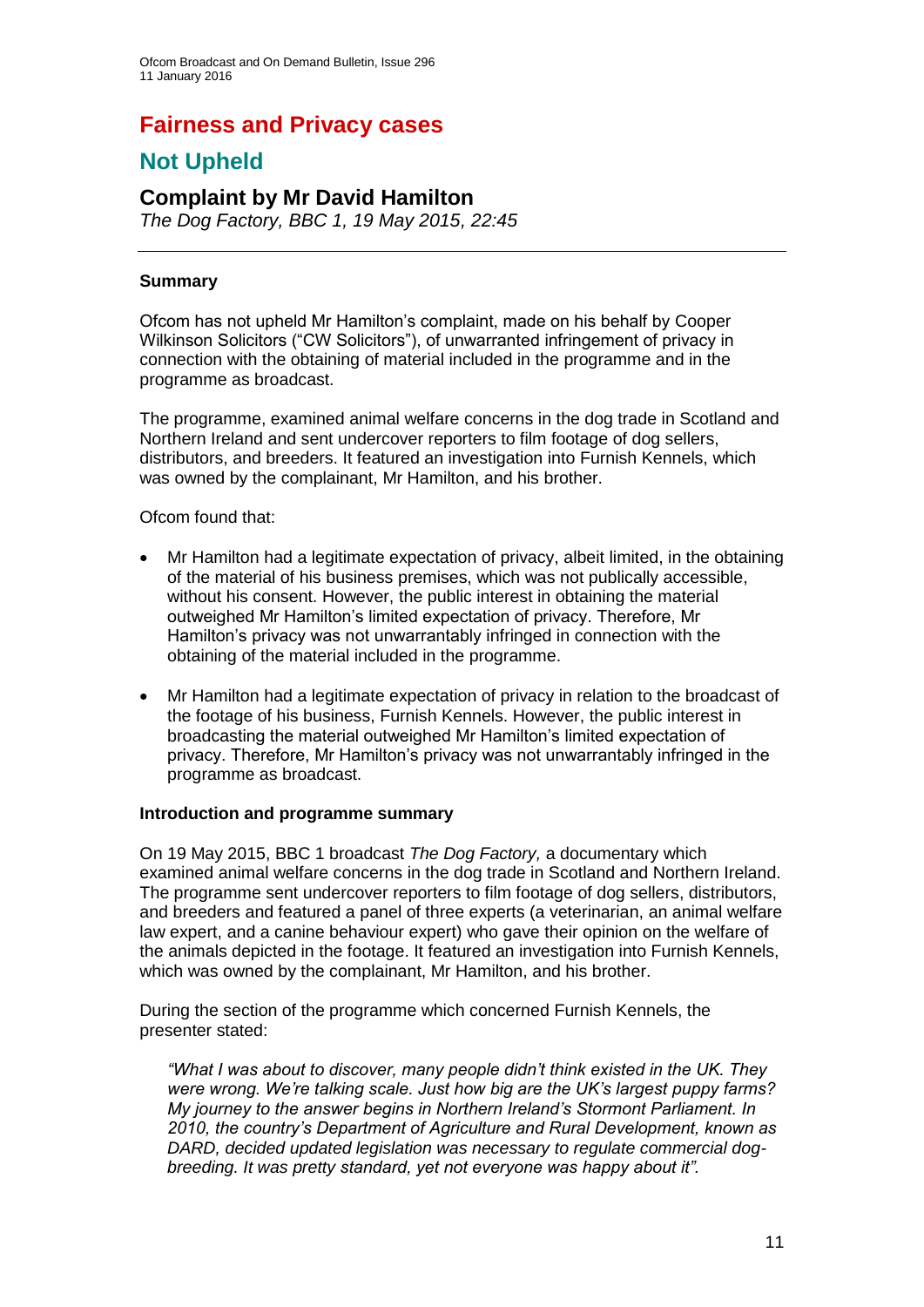At this point, the programme showed an official report on the Welfare of Animals Bill, which listed witnesses including the complainant, Mr Hamilton. The presenter then said:

*"A group of dog breeders called Canine Breeders Ireland objected to nearly every aspect of the legislation. They didn't want an annual licence, they wanted a fiveyear one. Imposing limits on the number of dogs they could keep, they said, was disgusting. Dogs didn't need daily exercise, they could do that themselves in the kennels. A maximum of six litters per bitch was too low, they said, they want ten. A cleaning schedule was over-regulation; drinking water didn't need to be changed daily; and they could see nothing wrong with dogs eating food off the floor, as long as it was clean. Representing the Canine Breeders Ireland are these men:* [a photograph of three men was shown] *David Hamilton, in the centre, his brother Jonathan, on the right, and fellow dog breeder Gerry Smyth".*

The programme then showed footage from a DARD committee meeting, at which Mr Hamilton testified on behalf of the Canine Breeders Ireland, stating:

*"The term puppy farmer…it's a derogatory term. Cruelty to animals is a crime and we are licensed breeders and we represent licensed breeders. We think it's an over-hyped issue".*

The presenter then stated:

*"In Northern Ireland alone, the dog breeding industry is worth 160 million pounds".*

Asked at the meeting whether he saw any difference between breeding dogs and breeding cattle or sheep, Mr Hamilton answered:

*"Well they're living animals and they're bred…for profit, whether people like that or not, the distinction is, no, no".*

The presenter then said:

*"The Hamiltons own this place: Furnish Kennels in Fivemiletown* [an aerial photograph of Furnish Kennels was shown]. *It claims to be the largest licensed dog breeding establishment in the UK. Although it operates on a profit-basis, they state animal welfare is their priority. I managed to find a document which shows that, in 2012, between them the brothers were licensed to keep a lot of dogs there, all 534 of them. Surely, that many dogs on one site would make adhering to animal welfare legislation more of a challenge. The USPCA told me that over the years they had had numerous reports of sick dogs being sold which had come from Furnish Kennels. It's closed to the public, so the only way I'm going to find out what's happening there, is to speak with someone on the inside".*

The presenter then interviewed Mr David Bailey, a former DARD veterinarian who had worked for the Hamiltons for three years. Mr Bailey set out the size of the breeding operation at Furnish Kennels and discussed Mr Hamilton's reluctance to keep a log of every dog kept at the kennel. Mr Bailey stated:

*"I had my suspicions why he didn't want me or others to know the numbers of animals that he had…The suspicion being that he didn't want it publicised or made clear to anyone for any reason that maybe a bitch was being bred from*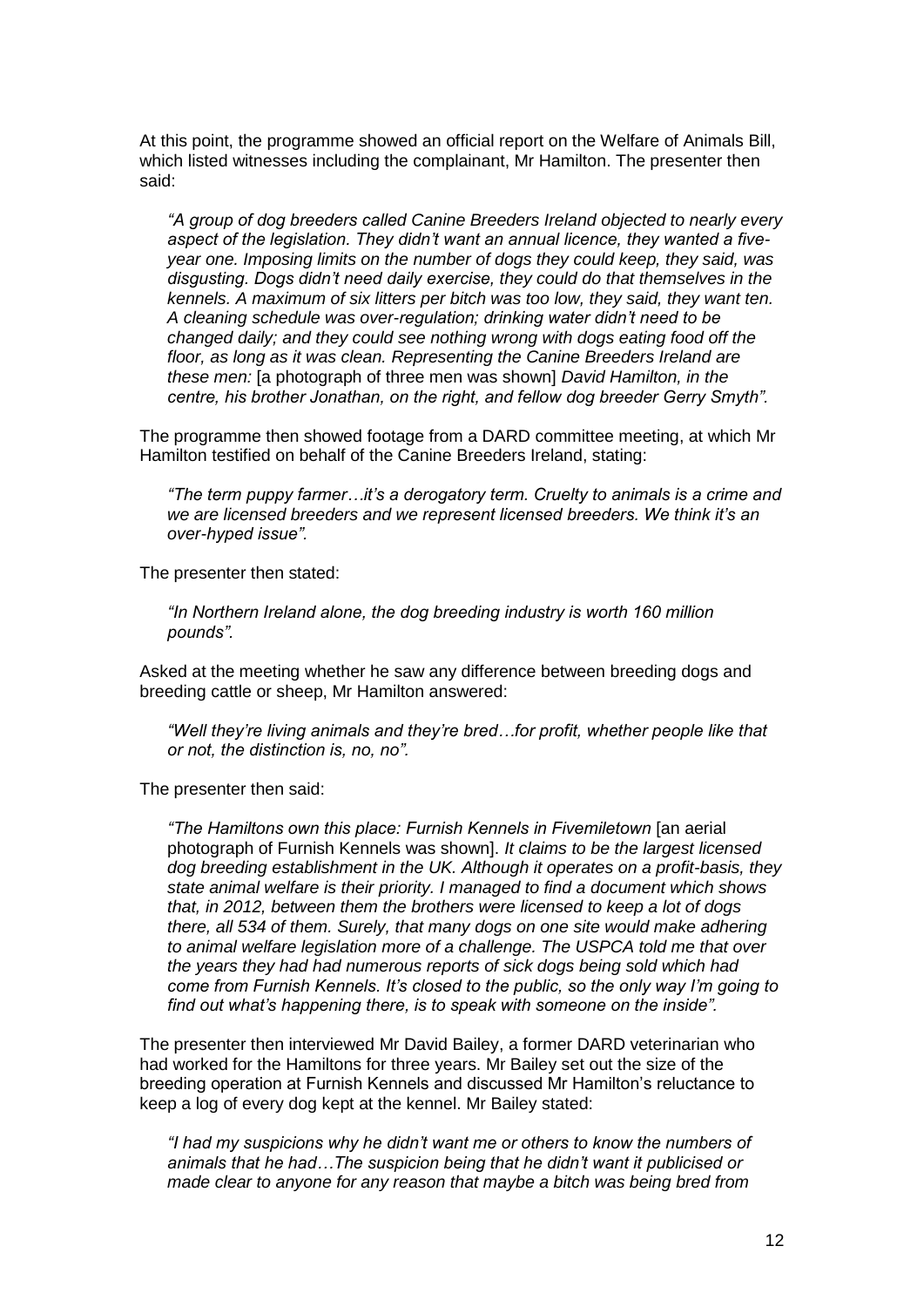*three of four times a year, that the number of deaths that puppies would die was unacceptably high".*

The presenter stated:

*"Sick and diseased puppies were a constant concern, as these emails from David Hamilton to Bailey show* [emails from Mr Hamilton to Mr Bailey were shown on screen]. *For the Hamilton brothers every dead dog or bitch unable to produce is a loss of revenue. Agricultural-style farming began to be applied".*

Mr Bailey then stated:

*"It was like a production facility that you would expect in…a bad pig raising facility. Every animal in the premises was given an anti-biotic injection every week and then we would change the anti-biotic every month…because we could not control the infections".*

With regard to external parasite control, Mr Bailey stated:

*"They're using a substance, which is for pigs really, it's used to control mange in pigs, it's quite heavy-duty stuff, and they just had a big bucket of it and every dog got a dunking once a week".*

Mr Bailey then stated that Furnish Kennels had asked him for drugs to euthanise dogs, which he had not provided. He further stated that Mr Hamilton had asked him to support an application for a firearm for the purpose of putting dogs down, which he had not supported. The programme then showed a letter from the Police Service of Northern Ireland to Mr Hamilton rejecting his application for a firearm, noting that a handgun was not a "*slaughtering instrument*" and that it was illegal to shoot dogs. The presenter then explained that Mr Bailey had stopped working for the Hamiltons because "*they were in it solely for the cash"*.

The presenter went on to state:

*"The experience of the USPCA* [Ulster Society for the Prevention of Cruelty to Animals]*, the evidence given to me by David Bailey, all suggests serious breaches in animal welfare at Furnish Kennels, but it's the scale of the operation that I'm interested in. Everything I've heard points to Furnish Kennels operating like a factory, a dog factory. I want to capture it on camera. With the kennels closed to outside guests, I'm going to have to choose the timing of my visit there very carefully".*

The programme then showed the presenter and two undercover investigators in the early hours of the morning planning to enter the Furnish Kennels' premises:

- Investigator: *"These main sheds here, we believe, is where the actual puppies are bred, that's the main puppy farm. Our biggest problem is that's where the actual occupants of the whole yard actually live.*
- Presenter: *"This is big business for these guys. They come out and find, you know, a few of us in their yard.*
- Investigator: *They're not going to be happy. So we're there to try and get you the evidence that we need, but at the same time we're not going to compromise ourselves".*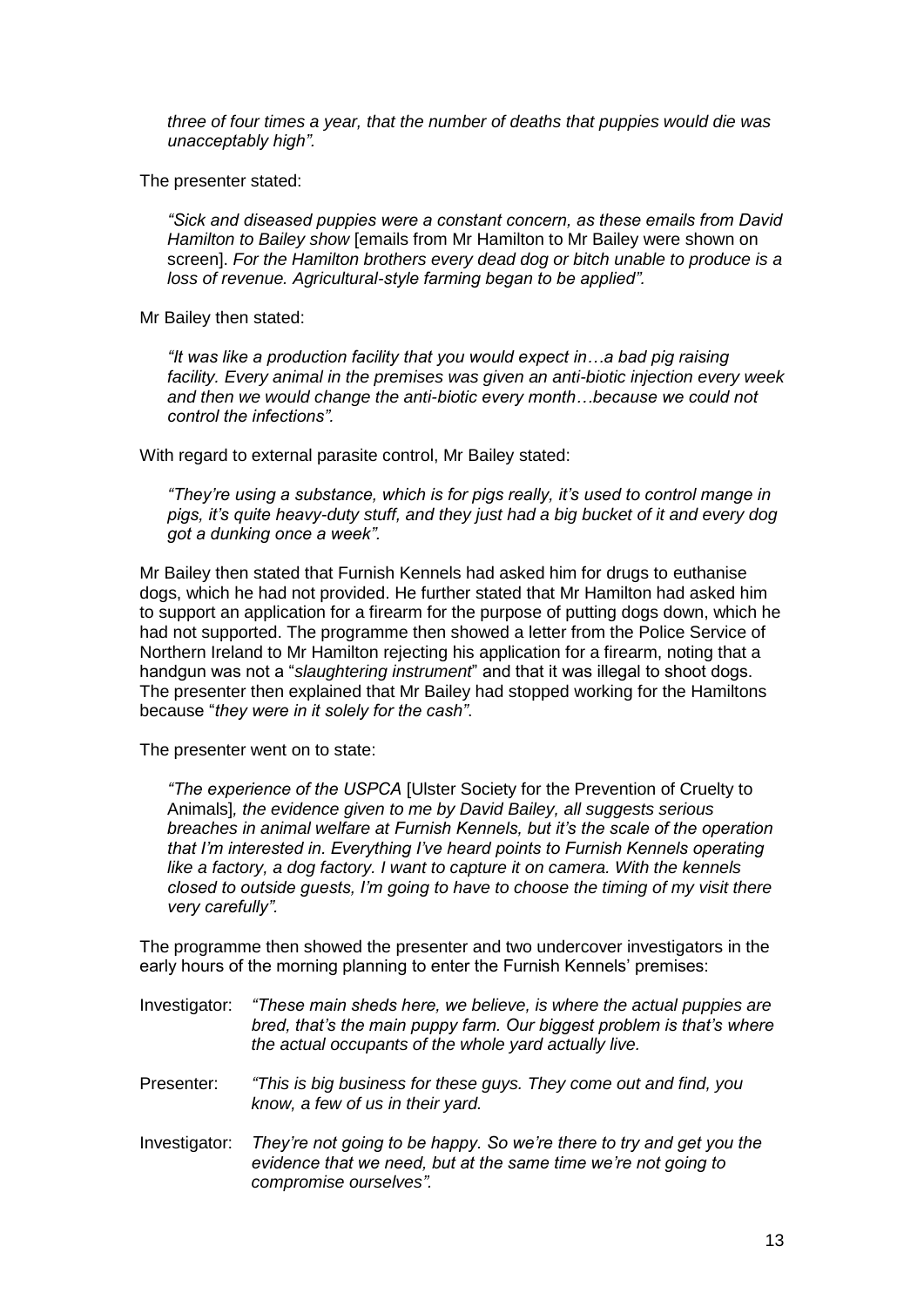Presenter: *We travel the few short miles to the farm. It's so dark, the only way to film is by switching the camera to night vision…This is what we believe to be the heart of the operation, just up this field, in several barns, is what we understand to be a large number of dogs. If we're talking about puppy farming, then this is it".*

The programme then showed footage filmed at Furnish Kennels in and around the buildings where dogs were kept. The presenter stated:

*"The noise is deafening. Hundreds of dogs. Row, upon row of cages. Every single one of these animals a breeding bitch for the Hamiltons' dog factory. The scale is unimaginable".*

The presenter went on to describe the dogs' sleeping areas and the automatic feeding system, which she referred to as "*similar to ones used in factory farming, it's a labour-saving device and reduces the need for human contact".* The presenter described the facilities the puppies were held in as looking like "*old, disused trailers"* and then stated:

*"This is, in the authorities' eyes, a perfectly legitimate licensed dog breeding operation. It just happens to look like a farm, a dog farm, a dog factory. I struggle to see how the legislation allows a place like this, but I'm no expert".*

The programme then showed the panel of experts discussing the footage filmed at Furnish Kennels, who stated that they were genuinely shocked. One expert stated that "*this is a lower standard than would be required of agricultural animals in an intensive system"*, while another opined that *"it's an extraordinary and abhorrent mixture of the worst of factory farming and dog breeding"*, to which the first added: "*it calls into question the whole credibility and integrity of the legislative regime".*

At this point, the presenter read out a statement from Mr Hamilton:

*"*[The] *premises are maintained and run in accordance with all relevant legislation and regulations in an entirely open and transparent manner. All dogs are under the supervision of a nominated Veterinary Surgeon. All recognised protocols are in place".*

The presenter then read out a statement from the local council responsible for inspecting the facility:

*"They told us that the kennels was now called the UK Dog Breeding Academy. They inspected the premises four weeks ago and found no evidence or mortality…no puppies were found to be kept in trailers on site. It was their opinion that the premises are kept in very good condition and complied with legislation".*

The presenter then interviewed the Chief Veterinary Officer of the Scottish Government, who stated that she was upset at the conditions at Furnish Kennels:

*"It was barbaric. It was a production line. It was using animals as a commodity".*

The programme ended stating: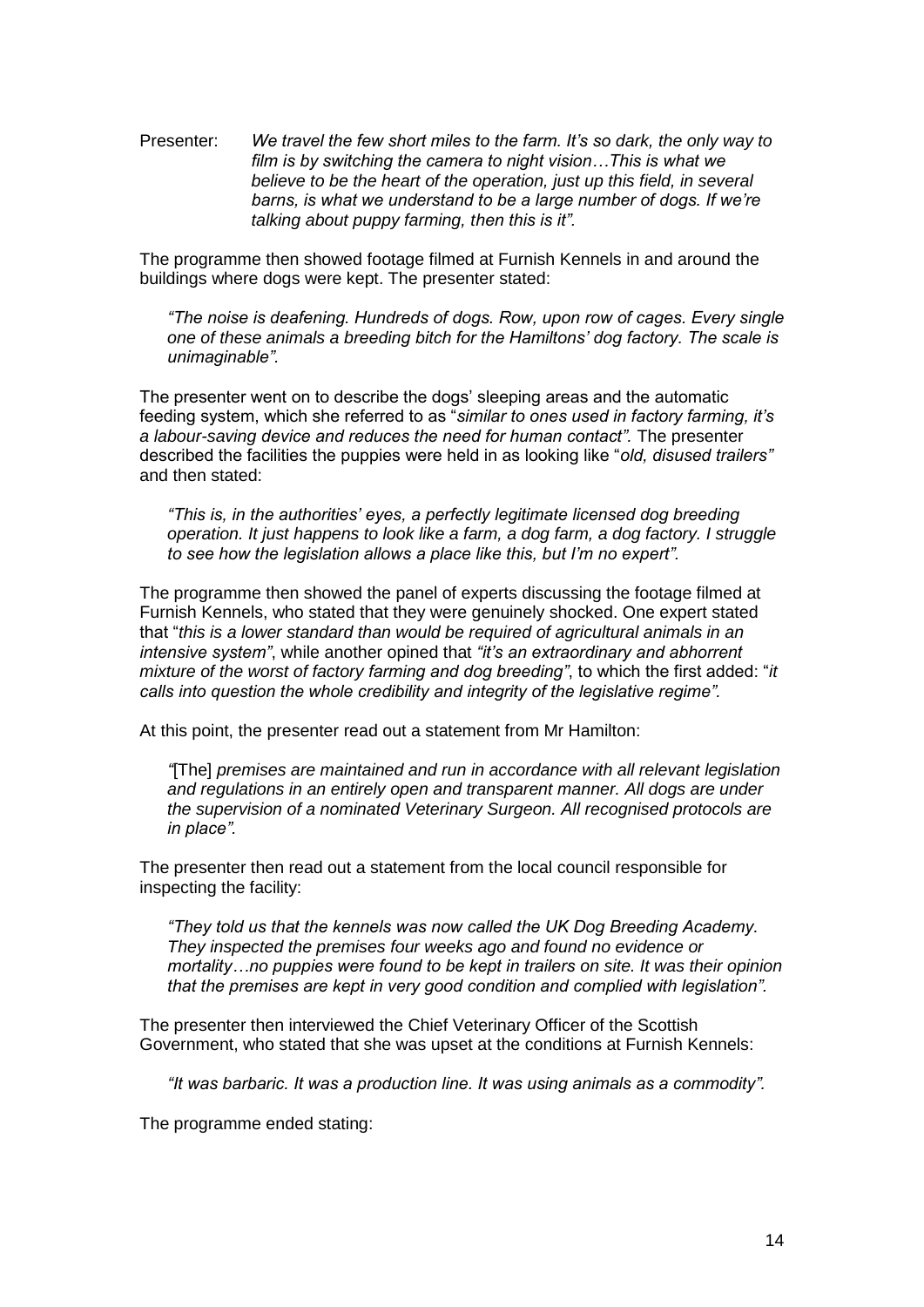*"Since our filming at Furnish Kennels in Fivemiletown, council inspectors have paid two unannounced visits to the premises. They found no animal welfare issues…concluding the business was operating within the law"*.

#### **Summary of the complaint and the broadcaster's response**

- a) CW Solicitors complained that Mr Hamilton's privacy was unwarrantably infringed in connection with the obtaining of material included in the programme because the programme makers filmed Mr Hamilton's business without his consent.
- b) CW Solicitors also complained that Mr Hamilton's privacy was unwarrantably infringed in the programme as broadcast because the programme included footage of Mr Hamilton's business without his consent.

By way of background, CW Solicitors said that following the broadcast, Mr Hamilton received threats to his life, was under police protection, and premises belonging to a relative were subject to an arson attack. It submitted that Mr Hamilton's business was a legal and regulated establishment.

In response, the BBC said that dogs were literally being "farmed" and the programme makers therefore set out to investigate the legislation and safeguards in place in relation to breeding dogs in the UK and consider whether they were fit for purpose or sufficient to protect the welfare of dogs.

The BBC said that Furnish Kennels housed hundreds of breeding bitches and puppies in the same location. It pointed out that Furnish Kennels claimed on its website that it was "now recognised as the largest dog breeding establishment in the UK" and that "excellent animal welfare and high husbandry standards take priority for our animals". However, the BBC said that during the course of their investigation, the programme makers became aware that the USPCA had "serious and ongoing animal welfare concerns about the way that Furnish Kennels was run". The BBC said that the USPCA believed that Furnish Kennels was "operating on an intensive agricultural basis to the detriment of the physical wellbeing and mental health of the breeding bitches and their puppies".

Therefore, the BBC explained, the programme makers had subsequently gathered extensive evidence which led them to conclude that although Furnish Kennels had the necessary operating licence, conditions within the premises were insufficient to meet the basic needs of the dogs, as set out in animal welfare law<sup>9</sup> or the Five Freedoms<sup>10</sup>, which it explained had been established by animal welfare organisations as essential for any captive animal. It said that the programme makers had therefore considered there was a clear public interest in filming inside Furnish Kennels to establish that: it was being run on an agricultural basis which seriously compromised animal welfare; the scale of the operation was so extensive that the fundamental needs of the animals were not being met; and, the operators were showing a significant disregard for the welfare of the breeding bitches and their puppies.

1

<sup>&</sup>lt;sup>9</sup> [http://www.legislation.gov.uk/nia/2011/16/part/2.](http://www.legislation.gov.uk/nia/2011/16/part/2)

<sup>10</sup> [http://www.bva.co.uk/News-campaigns-and-policy/Policy/Ethics-and-welfare/Animal](http://www.bva.co.uk/News-campaigns-and-policy/Policy/Ethics-and-welfare/Animal-welfare/)[welfare/](http://www.bva.co.uk/News-campaigns-and-policy/Policy/Ethics-and-welfare/Animal-welfare/)

<https://www.gov.uk/government/groups/farm-animal-welfare-committee-fawc> <http://www.rspca.org.uk/search?searchKey=five+freedoms&x=0&y=0>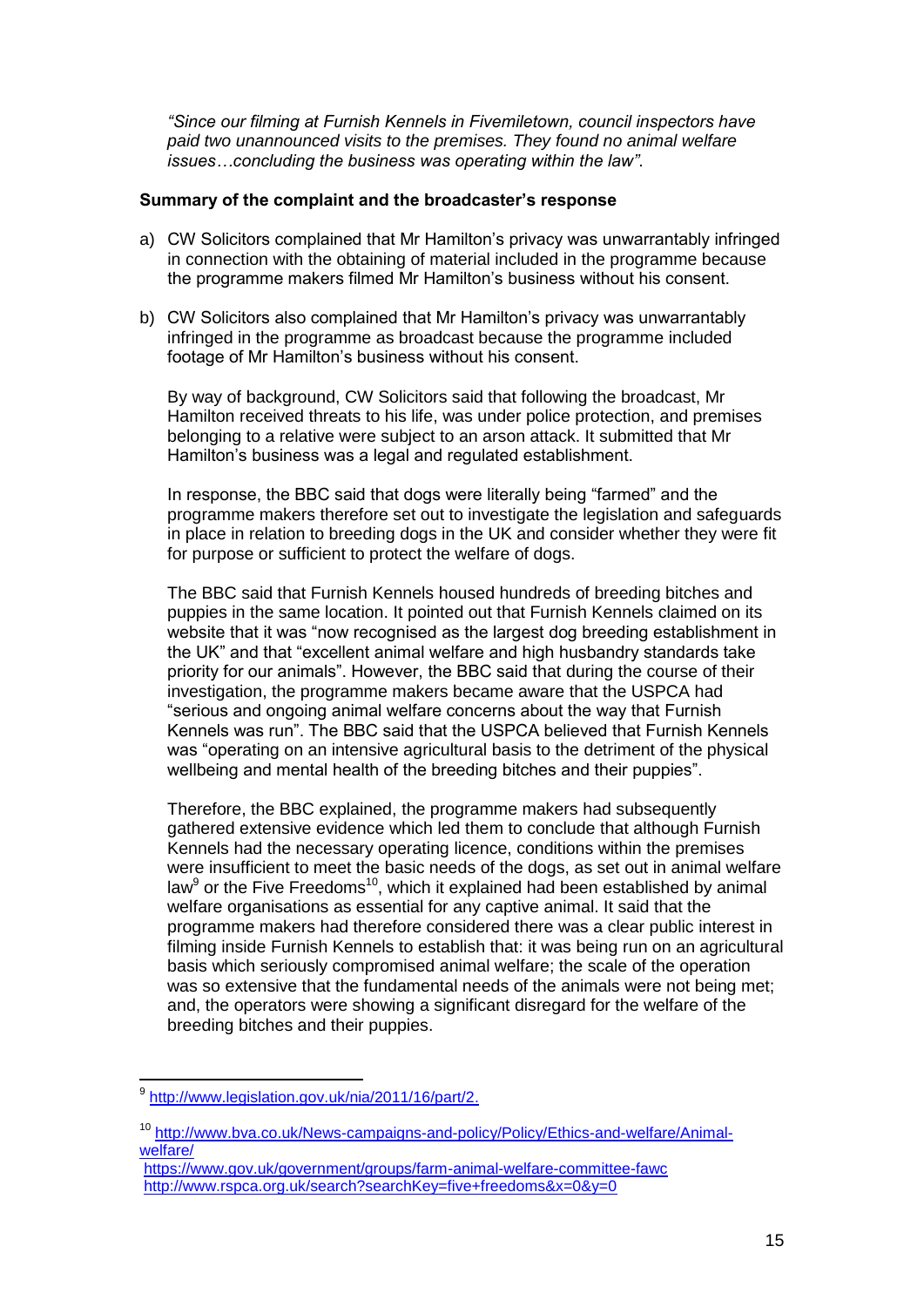The BBC said that it could not see how filming at Furnish Kennels could result in any infringement of Mr Hamilton's privacy, either in the making or the broadcast of the programme. It questioned whether it was possible to infringe the privacy of an individual "by filming inside a property occupied solely by dogs and where none of the material gathered or broadcast featured the individual in person or anything he might reasonably consider to be inherently personal or private".

It said that the purpose of filming was to record the conditions in which the dogs were being kept at Furnish Kennels, and that it was expected that Mr Hamilton would not be present and that this was the case. Further, it said that the filming did not take place in Mr Hamilton's home or any other location which might reasonably be regarded as intrinsically private, even in his absence.

The BBC said that, in any case, should Ofcom consider that Mr Hamilton's privacy was infringed by filming inside premises he owned or broadcasting that material, it would regard any such infringement to be warranted in the public interest.

The BBC said that the filming was undertaken "only after the programme makers had gathered extensive evidence which suggested that the scale of operations at Furnish Kennels seriously compromised the welfare of the dogs and puppies kept there". The BBC listed the kind of information it said was uncovered by the programme makers and provided relevant material to Ofcom in support this:

- Documented evidence showing the size and scale of the business.
- Documented evidence of poor biosecurity, high infection rates and high mortality rates. This included: email correspondence from Mr Hamilton which referred, for example, to "lots of mortalities in puppy shed*"* and *"*Death toll on puppies was very bad today"; correspondence with a vet who said "because the biosecurity is sub-optimal there will be a lot of disease on the farm"; and, laboratory reports confirming puppy mortality and the presence of infections.
- Documented evidence that Mr Hamilton sought and was denied a firearm to be used for *"*the humane destruction of dogs*"*.
- Documented evidence suggesting dogs were being electrocuted and testimonial evidence suggesting this was as a form of euthanasia.
- Documented evidence that Mr Hamilton considered using ultra-violet light to artificially promote fertility, a practice associated with farming chickens.
- Testimony from David Bailey, a former Department of Agriculture vet who had worked at Furnish Kennels, and who had serious animal welfare concerns about the operation there.
- Testimony from USPCA Chief Executive, Mr Stephen Philpott, who spoke of serious animal welfare concerns at Furnish Kennels dating from 2004 to the present day. He also confirmed that the USPCA had received numerous complaints from people who had bought puppies bred by the Hamiltons which were sick or had genetic problems, and that the Hamiltons failed to microchip all their dogs, as required by law.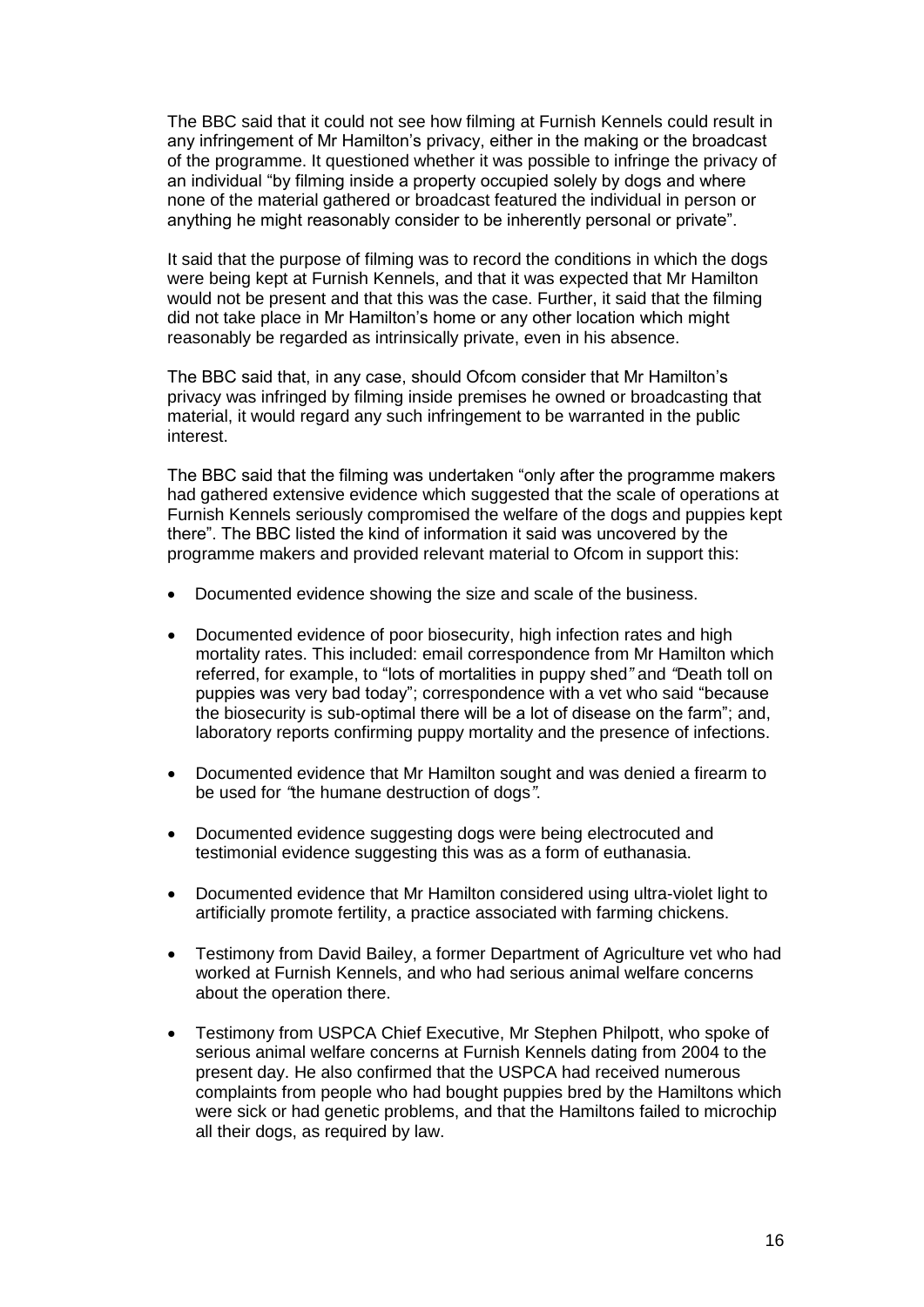- Testimony from an undercover animal welfare investigator who raised concerns about: the number of dogs; the conditions in which the breeding bitches and puppies were kept; the frequency with which the dogs were bred; and, the lack of socialisation.
- Evidence given by Mr Hamilton to the Committee for Agriculture and Rural Development in October 2010 in which he confirmed his view that there is no distinction between breeding dogs and breeding cattle or sheep.

The BBC said that given the above, the programme makers therefore believed there was a clear public interest in filming the conditions at Furnish Kennels. It explained that filming had taken place on two separate occasions and said that it confirmed that there were serious animal welfare issues; it listed these as below:

- Hundreds of breeding bitches housed in "battery farm" conditions; rows of linked, identical pens on concrete floors with bedding made from used plastic oil containers. The BBC said that this system prevented dogs from learning natural, social behaviour.
- Breeding bitches kept in barns with no natural light.
- The use of metal dividers between pens, exacerbating any noise and prompting continual barking, which the BBC said animal experts believed could damage dogs' hearing.
- Breeding bitches unable to get rest or respite from the constant barking of other dogs.
- Automatic feeding systems for breeding bitches. The BBC explained that this was an agricultural system used for cattle and pigs and in the battery farming of poultry. It said that it encouraged dogs to graze and prevented them from learning to eat or behave in a natural way for companion pets.
- Puppies of varying age and breed kept in make-shift lorry trailers with no natural light.
- Puppies separated from their mothers.
- Puppies housed in pens with no separate sleeping or eating area resulting in puppies eating and sleeping surrounded by their own faeces.
- Puppies of different ages and breeds kept in the same pens, a situation the BBC said was known to be highly conducive to cross-infection and contamination.
- Puppies kept in a chaotic, unpredictable environment, which the BBC said prevented puppies from learning normal habits and social skills which it said could lead to anxiety and stress.

The BBC said that the above was evidence which confirmed that Furnish Kennels was "…operating on an agricultural scale, applying farming principles to the breeding of companion pets". It said that: "The conditions were clearly detrimental to the physical wellbeing and mental health of the breeding bitches and the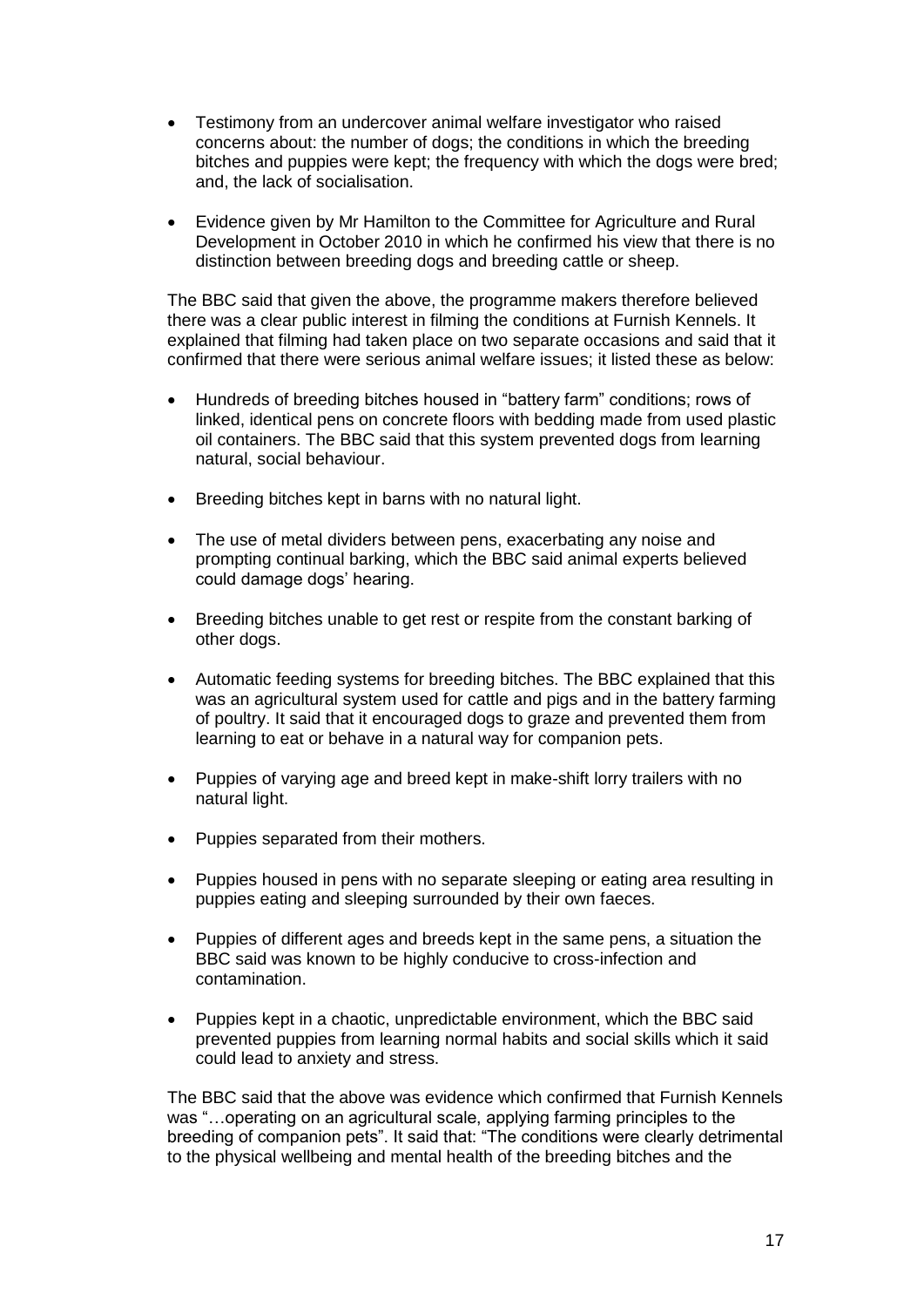puppies which were intended to be sold to the public as domestic pets, and breached animal welfare legislation".

The BBC further pointed out that the programme makers had showed the footage filmed to a number of independent experts who confirmed that, on the basis of what they saw, conditions at Furnish Kennels were "wholly unacceptable". It gave various examples of their comments. For example, Ms Sheila Voas, the Chief Veterinary officer of the Scottish Government said *"*It was horrible, absolutely horrible. The standard of welfare was very poor…".

Given the above, the BBC said therefore the filming and subsequent broadcast of the material was in the public interest because:

"…it clearly demonstrated that the existing licencing process and regulation is wholly inadequate to safeguard the wellbeing of pets kept and bred in operations such as Furnish Kennels where the animals are farmed on an agricultural basis. The footage showed that the existing legislation is not fit for purpose and is failing to protect pets which are bred on the same basis as cattle and sheep".

The BBC said that the programme makers had gathered substantial *prima facie* evidence which provided a clear public interest justification for filming at Furnish Kennels. It said that the comments and reaction of experts who were shown the material filmed inside the kennels confirmed there were significant concerns about the conditions there and highlighted the failure of the regulations and legislation to provide the necessary safeguards for dogs bred on such an agricultural scale.

#### **Ofcom's Preliminary View**

Ofcom prepared a Preliminary View in this case which was not to uphold the complaint. Both parties were given the opportunity to make representations on the Preliminary View, however, neither party chose to do so.

#### **Decision**

Ofcom's statutory duties include the application, in the case of all television and radio services, of standards which provide adequate protection to members of the public and all other persons from unjust or unfair treatment and unwarranted infringement of privacy in, or in connection with the obtaining of material included in, programmes in such services.

In carrying out its duties, Ofcom has regard to the need to secure that the application of these standards is in the manner that best guarantees an appropriate level of freedom of expression. Ofcom is also obliged to have regard, in all cases, to the principles under which regulatory activities should be transparent, accountable, proportionate and consistent and targeted only at cases in which action is needed.

In reaching this Decision, Ofcom carefully considered all the relevant material. This included a recording of the programme as broadcast and transcript, both parties' written submissions, and supporting documentation.

In Ofcom's view, the individual's right to privacy has to be balanced against the competing right of the broadcaster to freedom of expression. Neither right as such has precedence over the other and where there is a conflict between the two, it is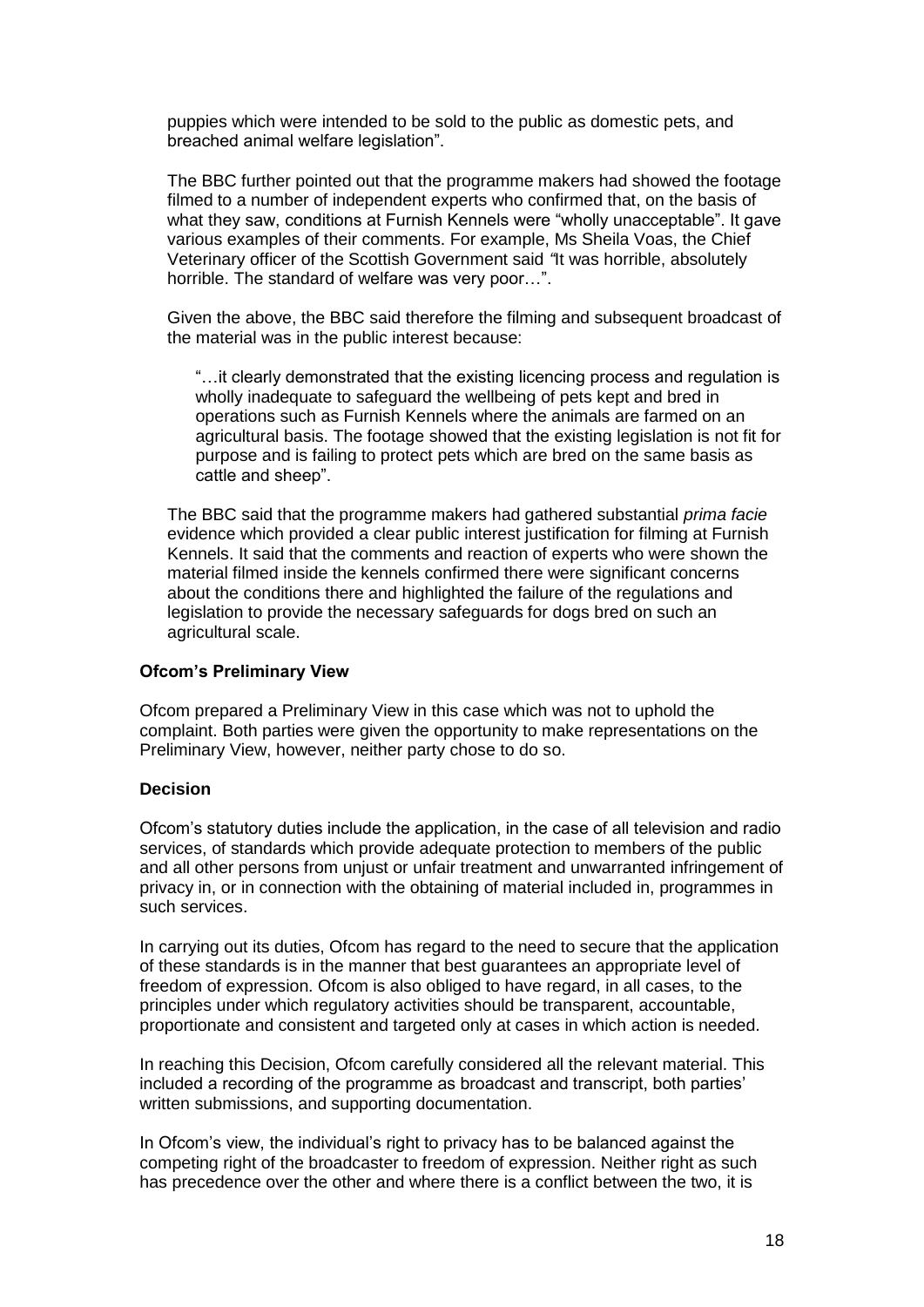necessary to intensely focus on the comparative importance of the specific rights. Any justification for interfering with or restricting each right must be taken into account and any interference or restriction must be proportionate.

This is reflected in how Ofcom applies Rule 8.1 of the Code, which states that any infringement of privacy in programmes or in connection with obtaining material included in programmes must be warranted.

a) CW Solicitors complained that Mr Hamilton's privacy was unwarrantably infringed in connection with the obtaining of material included in the programme because the programme makers filmed Mr Hamilton's business without his consent.

In considering this part of the complaint, we had regard to Practices 8.5 and 8.9 of the Code. Practice 8.5 states that any infringement of privacy in the making of a programme should be with the person's and/or organisation's consent or be otherwise warranted. Practice 8.9 states that the means of obtaining material must be proportionate in all the circumstances and in particular to the subject matter of the programme.

Ofcom began by assessing whether or not Mr Hamilton had a legitimate expectation of privacy with regard to the circumstances in which footage of his business premises was filmed for inclusion in the programme. The Code's statement on the meaning of "legitimate expectation of privacy" makes clear that such an expectation:

"…will vary according to the place and nature of the information, activity or condition in question, the extent to which it is in the public domain (if at all) and whether the individual concerned is already in the public eye. There may be circumstances where people can reasonably expect privacy even in a public place...".

In considering whether Mr Hamilton had a legitimate expectation of privacy, we first considered the nature of the material obtained.

We noted that Mr Hamilton's complaint related to the obtaining of footage of the premises of Furnish Kennels, a business owned by him, which had been filmed and subsequently included in the programme without his consent. The programme showed the presenter and two undercover investigators in the early hours of the morning planning to enter the Furnish Kennels' premises. They were shown examining an aerial map of the property and one of the investigators pointed at the map and said: *"These main sheds here, we believe it's where the actual puppies are bred. That's the main puppy farm. Our biggest problem is that's where the actual occupants of the whole yard actually live"*. The presenter and the two investigators were then shown arriving at the property in the dark and the presenter explained: *"It's so dark, the only way to film is by switching the camera to night vision".* The programme then included footage filmed at Furnish Kennels in and around the buildings where dogs were kept. Large numbers of dogs in cages were shown.

The buildings holding the dogs appeared to be unlocked, enabling access to the presenter and investigators. However, we also noted that these buildings were on private property and were clearly not intended to be accessible to the general public. We therefore considered that the circumstances in which Mr Hamilton's property was filmed could amount to him having a legitimate expectation of privacy.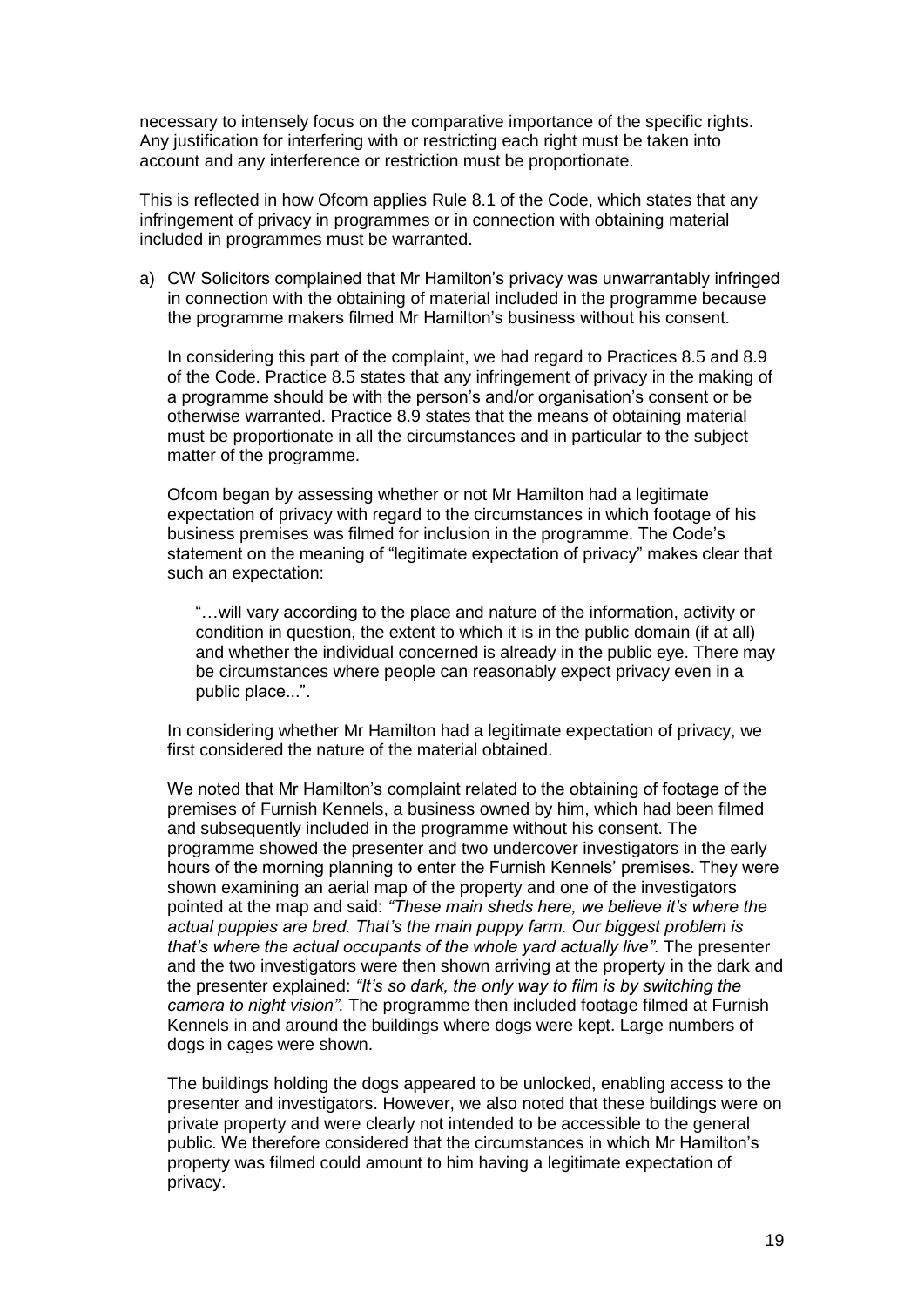However, we also considered that a number of factors limited Mr Hamilton's expectation of privacy in the particular circumstances of this case. Although we understood Mr Hamilton's home was located at the property, it appeared that the material recorded, only included footage of the buildings housing the dogs and of dogs in cages. We also noted that no footage of his office appeared to have been filmed, which may contain, for example, documents confidential or sensitive to Mr Hamilton and/or his business. We therefore did not consider that the material recorded included any images or information of a particularly sensitive or private nature to Mr Hamilton.

Having come to the view that Mr Hamilton had a legitimate expectation of privacy, albeit limited, in relation to the filming of the footage of his business, and given that it was obtained without his consent, we considered that his privacy was infringed in the circumstances. Therefore, Ofcom went on to consider whether the infringement of Mr Hamilton's expectation of privacy was warranted.

The Code states that "warranted" has a particular meaning. It means that, where broadcasters wish to justify an infringement of privacy as warranted, they should be able to demonstrate why, in the particular circumstances of the case, it is warranted. If the reason is that it is in the public interest, then the broadcaster should be able to demonstrate that the public interest outweighs the right to privacy. Examples of public interest would include revealing or detecting crime, protecting public health or safety, exposing misleading claims made by individuals or organisations or disclosing incompetence that affects the public.

From the BBC's submissions set out above, we noted that the BBC said that filming at Furnish Kennels was undertaken "only after the programme makers had gathered extensive evidence which suggested that the scale of operations at Furnish Kennels seriously compromised the welfare of the dogs and puppies kept there". The BBC listed the kind of information it said was uncovered by the programme makers and provided relevant material to Ofcom in support of this (as set out in detail above in the "Summary of the complaint and the broadcaster's response" section). This included, for example: evidence showing the size and scale of the business; testimony from the USPCA's Chief Executive, who spoke of serious animal welfare concerns at Furnish Kennels; and, testimony from a former Department of Agriculture vet who had worked at Furnish Kennels, and who had serious animal welfare concerns about the operation there. After careful consideration of the information provided by the BBC, we took the view that it demonstrated a genuine public interest justification in the programme makers' decision to gather information on Furnish Kennels because it appeared there was a reasonable likelihood that filming at the property would uncover further evidence relating to the condition the dogs were being kept in at Furnish Kennels and that this would likely raise questions about whether the current legislation was sufficient to protect the welfare of dogs being bred in conditions such as those at Furnish Kennels.

On this basis, and notwithstanding the fact that Mr Hamilton did not consent to the filming, Ofcom considered that any infringement of his legitimate, but limited, expectation of privacy in connection with the obtaining of the material was warranted and proportionate in the particular circumstances of this case.

Having taken all the above factors into account, Ofcom considered that, on balance, the broadcaster's right to freedom of expression and the public interest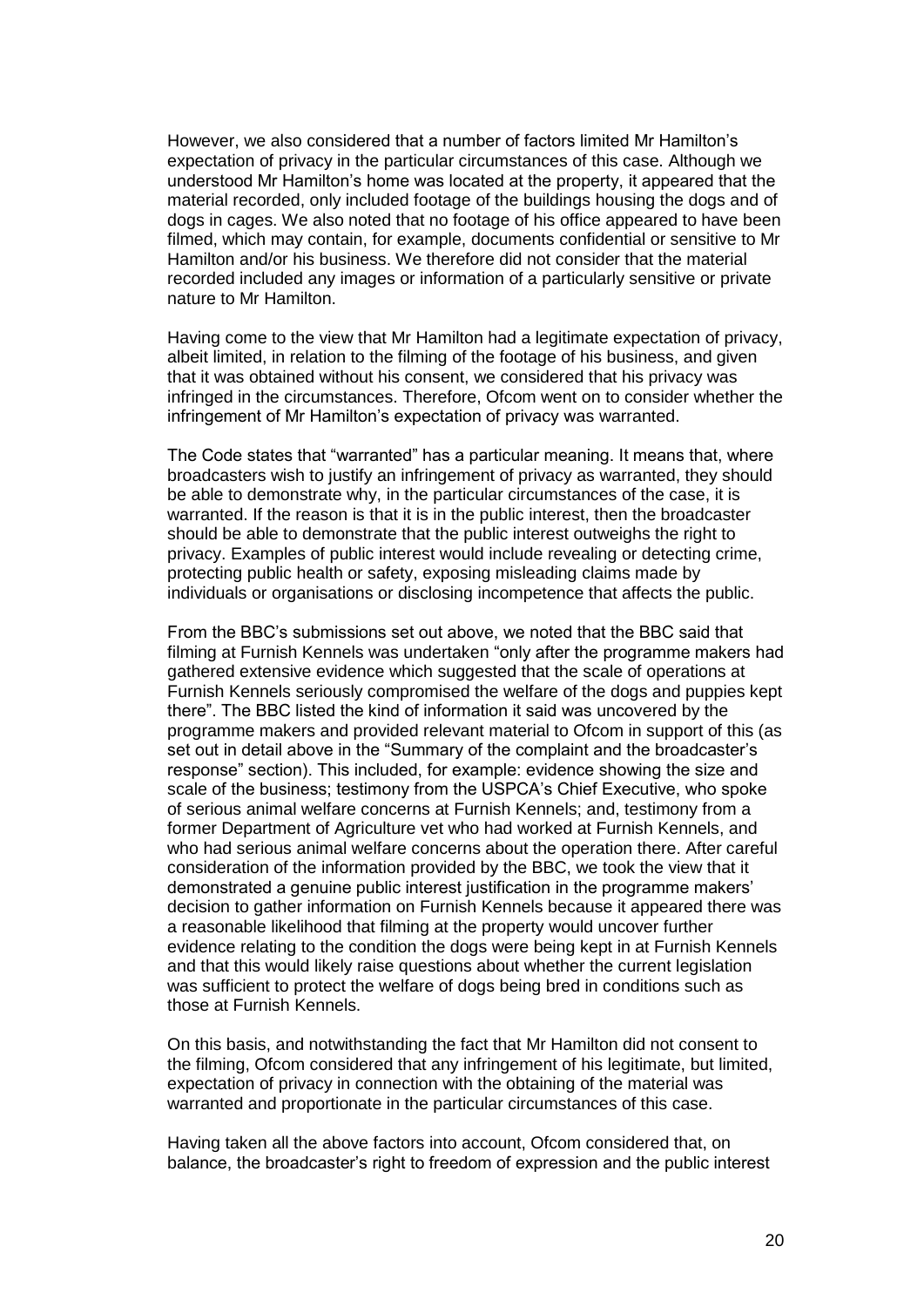in obtaining footage of Furnish Kennels outweighed Mr Hamilton's limited expectation of privacy in the circumstances of this case.

Ofcom therefore considered that there was no unwarranted infringement of Mr Hamilton's privacy in connection with the obtaining of material included in the programme.

b) CW Solicitors also complained that Mr Hamilton's privacy was unwarrantably infringed in the programme as broadcast because the programme included footage of Mr Hamilton's business without his consent.

In relation to this part of the complaint, Ofcom had regard to Practice 8.6 of the Code. Practice 8.6 of the Code states that if the broadcast of a programme would infringe the privacy of a person or organisation, consent should be obtained before the relevant material is broadcast, unless the infringement of privacy is warranted.

We began by assessing whether Mr Hamilton had a legitimate expectation of privacy with regard to the broadcast of footage of his business premises in the programme.

Ofcom took into account the circumstances in which Mr Hamilton's business was filmed and what material was actually included in the programme as broadcast (as set out in detail at head a) and the "Introduction and programme summary" section above).

The programme included footage filmed at Furnish Kennels, in and around the buildings where the dogs were kept and of dogs in cages. Again, Ofcom took the view that, ordinarily, an individual/organisation could reasonably expect that activities which take place on their private property (in areas that are not publicly accessible) be regarded as being confidential and therefore attract an expectation of privacy. However, in this case, we considered that the footage filmed of Mr Hamilton's business and included in the programme did not disclose any information of a particularly sensitive or private nature to Mr Hamilton. We noted, for example, that no footage of his office was included, which may contain, for example, documents sensitive/confidential to Mr Hamilton and/or his business.

Taking these factors into account therefore, we considered that, while Mr Hamilton had a legitimate expectation of privacy in relation to the broadcast of the footage, his expectation of privacy was limited by the fact that the programme did not disclose any information of a particularly sensitive or private nature to him.

Having reached the view that Mr Hamilton had a legitimate expectation of privacy, albeit limited in these circumstances, Ofcom went on to consider whether it was warranted to infringe his expectation of privacy.

It was not disputed that Mr Hamilton's consent was not obtained before footage of his business was broadcast in the programme.

As set out in head a) above the Code states that "warranted" has a particular meaning. It means that, where broadcasters wish to justify an infringement of privacy as warranted, they should be able to demonstrate why, in the particular circumstances of the case, it is warranted.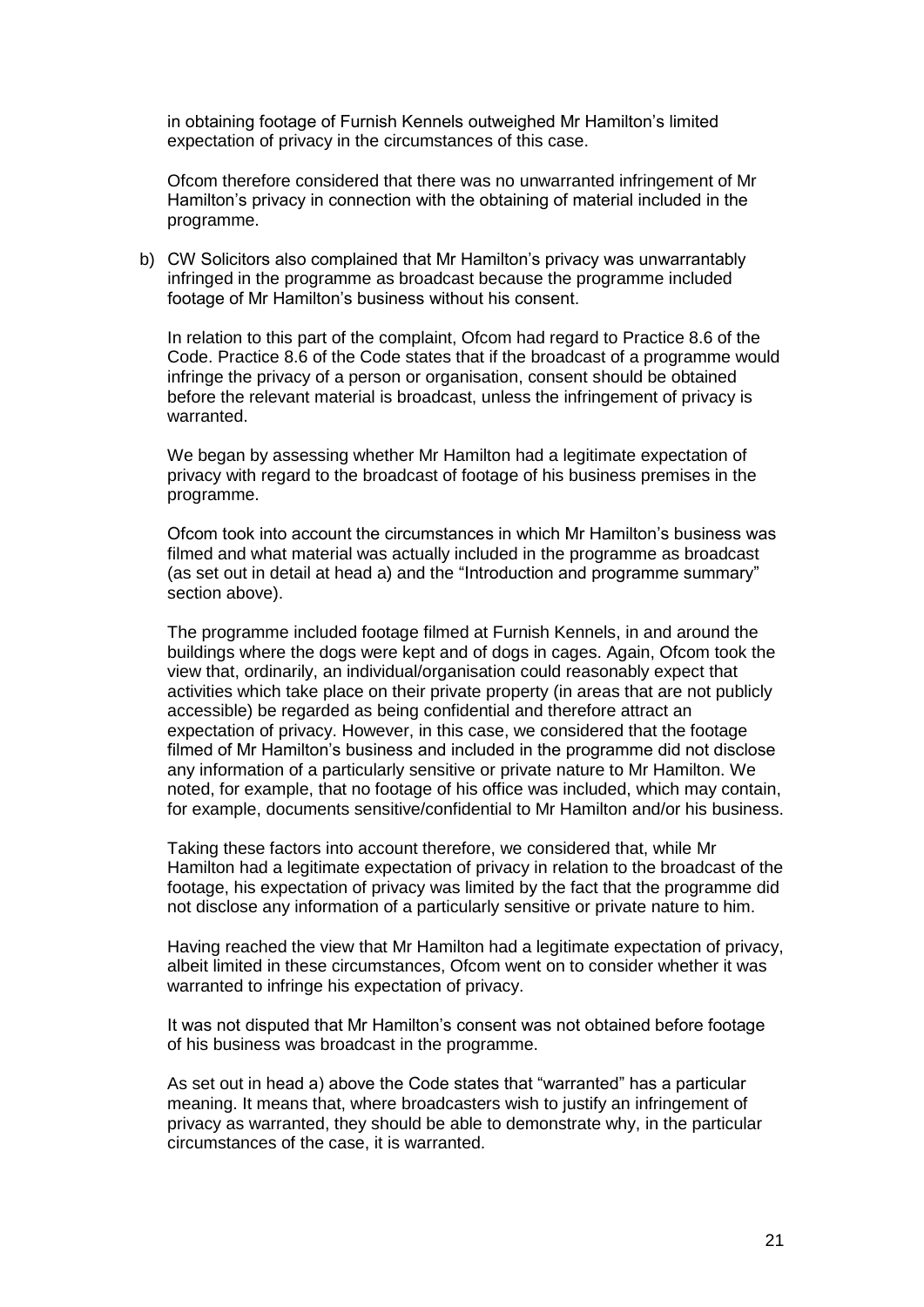As also already set out above, the individual's right to privacy has to be balanced against the competing rights of the broadcaster's to freedom of expression. Neither right has precedence over the other and where there is a conflict between the two, it is necessary to intensely focus on the comparative importance of the specific right.

We carefully balanced Mr Hamilton's right to privacy in the broadcast of the filmed footage of his business in the programme, with the broadcaster's right to freedom of expression and the audience's right to receive the information broadcast without unnecessary interference. We came to the view that there was a public interest justification in the programme broadcasting the programme makers' findings relating to Furnish Kennels. The programme raised concerns about whether the scale of the business had compromised the welfare of the animals being kept there. The footage also showed evidence that raised questions about whether the current legislation was sufficient to protect the welfare of dogs being bred in conditions such as those at Furnish Kennels. The programme made it clear that under the current legislation, Furnish Kennels was a *"perfectly legitimate licensed dog breeding operation"* and sought to question how this was possible and raise awareness of the fact that such dog breeding businesses existed and were operating within the law.

On balance, therefore, and given all the factors set out above, Ofcom considered that the broadcaster's right to freedom of expression and the public interest in broadcasting the material outweighed Mr Hamilton's limited expectation of privacy.

Ofcom concluded therefore that there was no unwarranted infringement of Mr Hamilton's privacy in the broadcast of the material in these circumstances.

**Therefore, Ofcom has not upheld Mr Hamilton's complaint, made on his behalf by CW Solicitors, of unwarranted infringement of privacy in connection with the obtaining of material included in the programme and in the programme as broadcast.**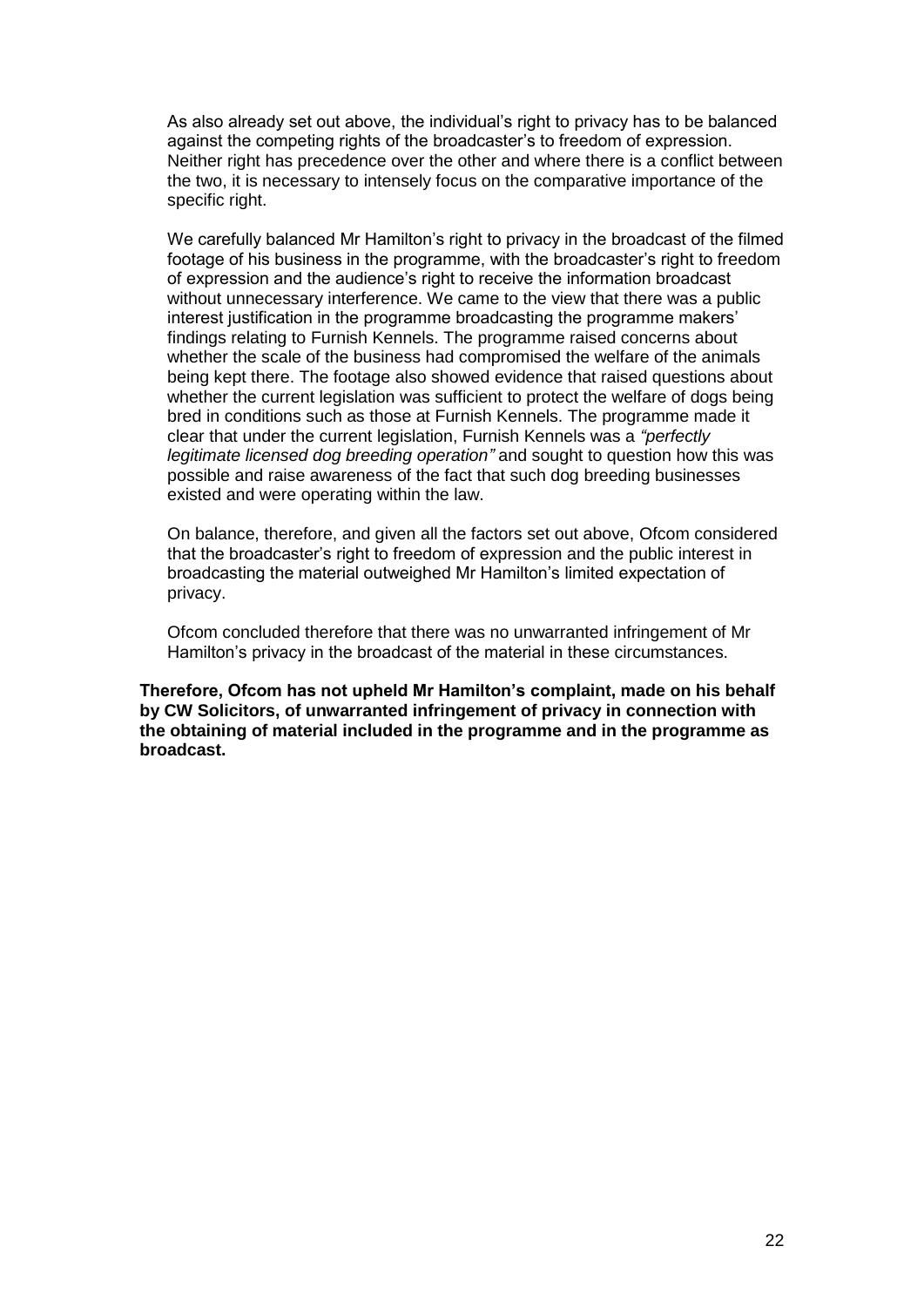# **Investigations Not in Breach**

Here are alphabetical lists of investigations that Ofcom has completed between 12 December 2015 and 3 January 2016 and decided that the broadcaster or service provider did not breach Ofcom's codes, rules, licence conditions or other regulatory requirements.

**Investigations conducted under the Procedures for investigating breaches of content standards for television and radio**

| Programme                            | <b>Broadcaster</b> | <b>Transmission</b><br>date | <b>Categories</b> |
|--------------------------------------|--------------------|-----------------------------|-------------------|
| <b>News</b>                          | Al Jazeera<br>Ena  | 17 October<br>2015          | Due accuracy      |
| CSI: Crime<br>Scene<br>Investigation | Sky Living         | 22 November<br>2015         | Scheduling        |

For more information about how Ofcom conducts investigations about content standards on television and radio programmes, go to: [http://stakeholders.ofcom.org.uk/broadcasting/guidance/complaints](http://stakeholders.ofcom.org.uk/broadcasting/guidance/complaints-sanctions/standards/)[sanctions/standards/.](http://stakeholders.ofcom.org.uk/broadcasting/guidance/complaints-sanctions/standards/)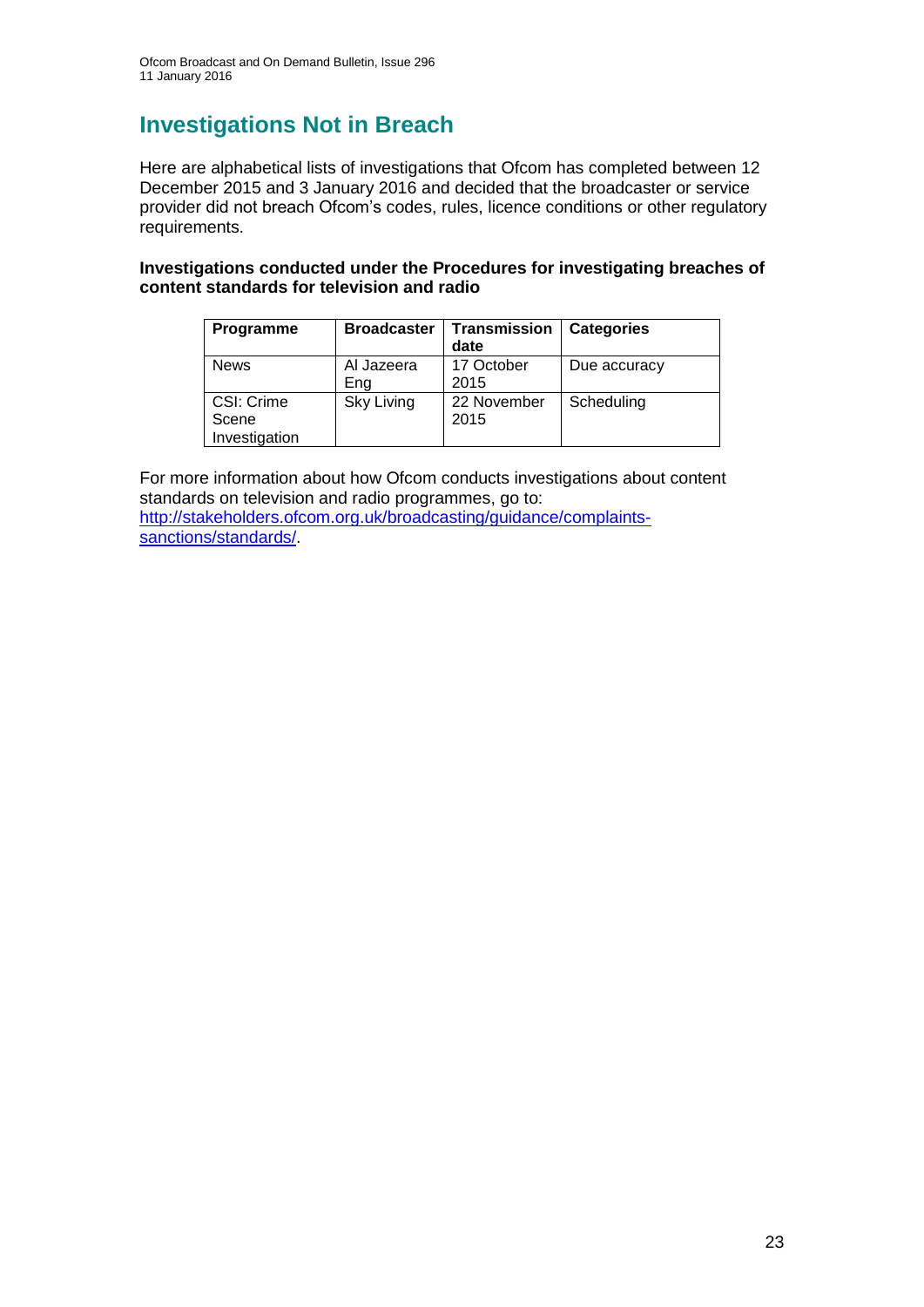# **Complaints assessed, not investigated**

Here are alphabetical lists of complaints that, after careful assessment, Ofcom has decided not to pursue between 12 December 2015 and 3 January 2016 because they did not raise issues warranting investigation.

### **Complaints assessed under the Procedures for investigating breaches of content standards for television and radio**

For more information about how Ofcom assesses complaints about content standards on television and radio programmes, go to: [http://stakeholders.ofcom.org.uk/broadcasting/guidance/complaints](http://stakeholders.ofcom.org.uk/broadcasting/guidance/complaints-sanctions/standards/)[sanctions/standards/.](http://stakeholders.ofcom.org.uk/broadcasting/guidance/complaints-sanctions/standards/)

| Programme                               | <b>Broadcaster</b>   | <b>Transmission Date</b> | <b>Categories</b>                           | <b>Number of</b><br>complaints |
|-----------------------------------------|----------------------|--------------------------|---------------------------------------------|--------------------------------|
| Promotion for Laugh<br>Out Loud Week    | $5*$                 | Various                  | Generally accepted<br>standards             |                                |
| Advertisements                          | 5USA                 | 27/12/2015               | Advertising content                         | 1                              |
| <b>News</b>                             | <b>Akaal Channel</b> | 16/11/2015               | Due accuracy                                | $\mathbf{1}$                   |
| And Then There<br>Were None             | BBC <sub>1</sub>     | 26/12/2015               | Outside of remit /<br>other                 | $\overline{1}$                 |
| <b>And Then There</b><br>Were None      | BBC <sub>1</sub>     | 27/12/2015               | Offensive language                          | $\mathbf{1}$                   |
| <b>BBC Music Awards</b>                 | BBC <sub>1</sub>     | 10/12/2015               | Generally accepted<br>standards             | $\mathbf{1}$                   |
| <b>Cuffs</b>                            | BBC <sub>1</sub>     | 16/12/2015               | Scheduling                                  | $\overline{4}$                 |
| EastEnders                              | BBC <sub>1</sub>     | 04/12/2015               | Violence and<br>dangerous behaviour         | $\mathbf{1}$                   |
| EastEnders                              | BBC <sub>1</sub>     | 08/12/2015               | Race<br>discrimination/offence              | $\overline{1}$                 |
| EastEnders                              | BBC <sub>1</sub>     | 08/12/2015               | Religious/Beliefs<br>discrimination/offence | $\overline{2}$                 |
| EastEnders                              | BBC 1                | 10/12/2015               | Drugs, smoking,<br>solvents or alcohol      | $\mathbf{1}$                   |
| EastEnders                              | BBC <sub>1</sub>     | 14/12/2015               | Religious/Beliefs<br>discrimination/offence | $\overline{4}$                 |
| EastEnders                              | BBC <sub>1</sub>     | 14/12/2015               | Violence and<br>dangerous behaviour         | $\overline{1}$                 |
| EastEnders                              | BBC <sub>1</sub>     | 15/12/2015               | Materially misleading                       | $\mathbf{1}$                   |
| EastEnders                              | BBC <sub>1</sub>     | 24/12/2015               | Religious/Beliefs<br>discrimination/offence | $\overline{7}$                 |
| EastEnders                              | BBC <sub>1</sub>     | 26/12/2015               | Scheduling                                  | $\overline{3}$                 |
| EastEnders                              | BBC <sub>1</sub>     | 28/12/2015               | Religious/Beliefs<br>discrimination/offence | $\overline{1}$                 |
| EastEnders                              | BBC <sub>1</sub>     | 28/12/2015               | Scheduling                                  | $\mathbf{1}$                   |
| Have I Got News for<br>You              | BBC <sub>1</sub>     | 11/12/2015               | Generally accepted<br>standards             | $\overline{3}$                 |
| <b>Holby City</b>                       | BBC <sub>1</sub>     | 22/12/2015               | Offensive language                          | $\overline{2}$                 |
| Indiana Jones and<br>the Temple of Doom | BBC <sub>1</sub>     | 22/12/2015               | Scheduling                                  | $\overline{2}$                 |
| Raiders of the Lost<br>Ark              | BBC <sub>1</sub>     | 21/12/2015               | Scheduling                                  | $\overline{1}$                 |
| Saturday Kitchen                        | BBC <sub>1</sub>     | 26/12/2015               | Religious/Beliefs<br>discrimination/offence | $\mathbf 1$                    |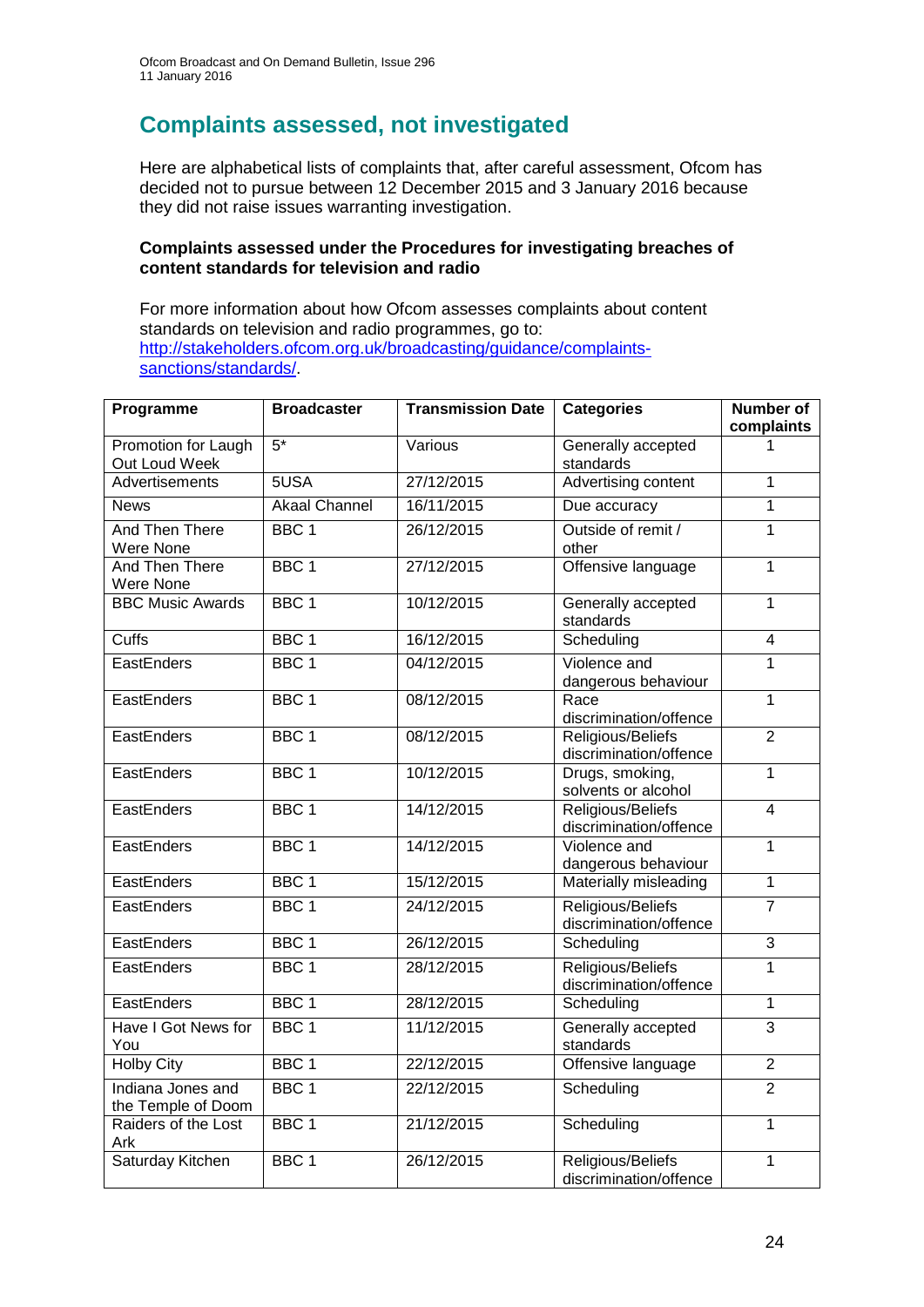| Programme                                                  | <b>Broadcaster</b> | <b>Transmission Date</b> | <b>Categories</b>                            | <b>Number of</b><br>complaints |
|------------------------------------------------------------|--------------------|--------------------------|----------------------------------------------|--------------------------------|
| Snow Chick: A<br>Penguin's Tale                            | BBC <sub>1</sub>   | 24/12/2015               | Scheduling                                   | 1                              |
| Sports Personality of<br>the Year 2015                     | BBC <sub>1</sub>   | 20/12/2015               | Generally accepted<br>standards              | 1                              |
| <b>Strictly Come</b><br>Dancing                            | BBC <sub>1</sub>   | 13/12/2015               | Voting                                       | 3                              |
| <b>Strictly Come</b><br>Dancing                            | BBC <sub>1</sub>   | 19/12/2015               | Scheduling                                   | $\mathbf{1}$                   |
| <b>Strictly Come</b><br>Dancing                            | BBC <sub>1</sub>   | 19/12/2015               | Voting                                       | 3                              |
| The Graham Norton<br>Show                                  | BBC <sub>1</sub>   | 04/12/2015               | Race<br>discrimination/offence               | $\mathbf{1}$                   |
| The Graham Norton<br>Show                                  | BBC <sub>1</sub>   | 11/12/2015               | Materially misleading                        | $\mathbf{1}$                   |
| The Graham Norton<br>Show                                  | BBC <sub>1</sub>   | 18/12/2015               | Animal welfare                               | $\mathbf{1}$                   |
| The One Show                                               | BBC <sub>1</sub>   | 09/12/2015               | Violence and<br>dangerous behaviour          | 3                              |
| The Taliban Hunters                                        | BBC <sub>1</sub>   | 14/12/2015               | Outside of remit /<br>other                  | 1                              |
| A Gert Lush<br>Christmas                                   | BBC <sub>2</sub>   | 26/12/2015               | <b>Disability</b><br>discrimination/offence  | $\mathbf{1}$                   |
| Dad's Army                                                 | BBC <sub>2</sub>   | 12/12/2015               | Race<br>discrimination/offence               | $\mathbf{1}$                   |
| MasterChef: The<br>Professionals                           | BBC <sub>2</sub>   | 16/12/2015               | Generally accepted<br>standards              | 1                              |
| <b>Only Connect</b>                                        | BBC <sub>2</sub>   | 28/12/2015               | Race<br>discrimination/offence               | $\mathbf{1}$                   |
| <b>Russell Howard's</b><br><b>Good News</b>                | BBC <sub>2</sub>   | 21/12/2015               | Religious/Beliefs<br>discrimination/offence  | $\mathbf{1}$                   |
| <b>Strictly Come</b><br>Dancing: It Takes<br>Two           | BBC <sub>2</sub>   | 08/12/2015               | Gender<br>discrimination/offence             | 1                              |
| The Last Kingdom                                           | BBC <sub>2</sub>   | 10/12/2015               | <b>Nudity</b>                                | 1                              |
| The World's Most<br>Photographed                           | BBC <sub>2</sub>   | 11/12/2015               | <b>Nudity</b>                                | $\mathbf{1}$                   |
| <b>Top Gear</b>                                            | BBC <sub>2</sub>   | 26/12/2015               | Sexual orientation<br>discrimination/offence | 1                              |
| Victoria Derbyshire                                        | BBC <sub>2</sub>   | 01/12/2015               | Generally accepted<br>standards              | 1                              |
| Don't Tell the Bride                                       | BBC <sub>3</sub>   | 08/12/2015               | Race<br>discrimination/offence               | $\mathbf{1}$                   |
| <b>Top Gear</b>                                            | BBC <sub>3</sub>   | 09/12/2015               | Race<br>discrimination/offence               | $\mathbf{1}$                   |
| The Radio 1<br><b>Breakfast Show with</b><br>Nick Grimshaw | <b>BBC Radio 1</b> | 11/12/2015               | Generally accepted<br>standards              | 1                              |
| Jeremy Vine                                                | <b>BBC Radio 2</b> | 07/12/2015               | Generally accepted<br>standards              | 1                              |
| Jeremy Vine                                                | <b>BBC Radio 2</b> | 09/12/2015               | Generally accepted<br>standards              | 1                              |
| Jo Whiley                                                  | <b>BBC Radio 2</b> | 02/12/2015               | Generally accepted<br>standards              | $\overline{1}$                 |
| <b>Any Questions</b>                                       | <b>BBC Radio 4</b> | 12/12/2015               | Offensive language                           | $\mathbf{1}$                   |
| <b>Sunday Show</b>                                         | <b>BBC Radio 4</b> | 20/12/2015               | Sexual orientation<br>discrimination/offence | 1                              |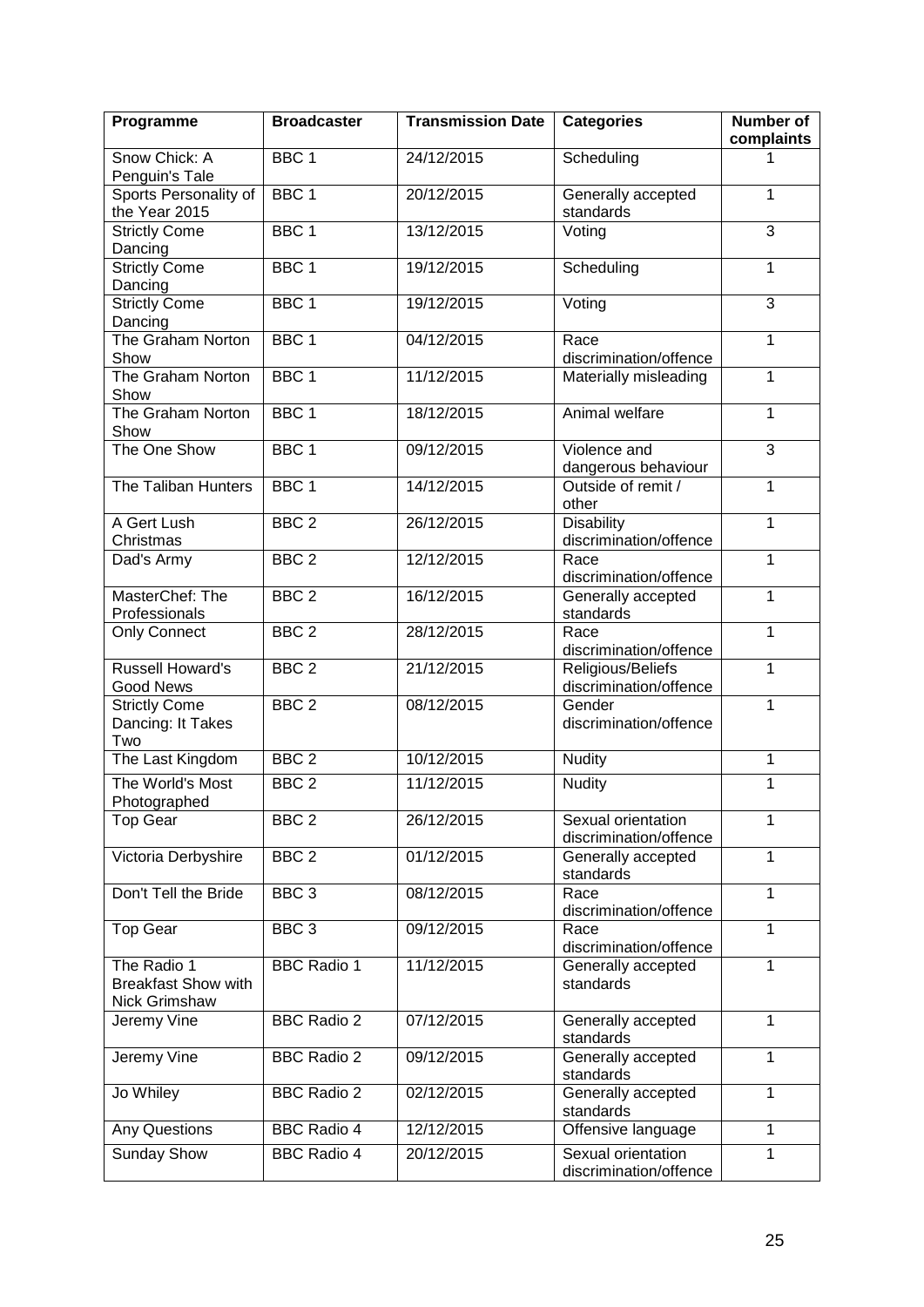| Programme                                            | <b>Broadcaster</b>                 | <b>Transmission Date</b> | <b>Categories</b>               | <b>Number of</b><br>complaints |
|------------------------------------------------------|------------------------------------|--------------------------|---------------------------------|--------------------------------|
| 5 Live Breakfast                                     | <b>BBC Radio 5</b><br>Live         | 10/12/2015               | Offensive language              | 1                              |
| <b>Fighting Talk</b>                                 | <b>BBC Radio 5</b><br>Live         | 05/12/2015               | Race<br>discrimination/offence  | 1                              |
| <b>Geoff Twentyman</b>                               | <b>BBC Radio</b><br><b>Bristol</b> | 11/11/2015               | Generally accepted<br>standards | 1                              |
| Sportsround                                          | <b>BBC</b> Radio<br>Scotland       | 30/11/2015               | Offensive language              | 1                              |
| <b>News</b>                                          | <b>BBC Radio</b><br>Shropshire     | 11/12/2015               | Offensive language              | $\mathbf{1}$                   |
| <b>CBBC Official Chart</b><br>Show                   | <b>CBBC</b>                        | 18/12/2015               | Scheduling                      | 1                              |
| Ooglies                                              | <b>CBBC</b>                        | 04/12/2015               | Scheduling                      | $\mathbf{1}$                   |
| <b>Meet the Kittens</b>                              | <b>CBeebies</b>                    | 03/12/2015               | Scheduling                      | $\overline{2}$                 |
| Meet the Kittens                                     | <b>CBeebies</b>                    | 17/12/2015               | Scheduling                      | 1                              |
| Melody                                               | <b>CBeebies</b>                    | 11/12/2015               | Scheduling                      | $\mathbf{1}$                   |
| Oz                                                   | <b>CBS</b> Action                  | 25/11/2015               | Generally accepted<br>standards | 1                              |
| Alan Carr: Chatty<br>Man                             | Channel 4                          | 11/12/2015               | Generally accepted<br>standards | $\overline{2}$                 |
| Alternative<br>Christmas Message                     | Channel 4                          | 25/12/2015               | Outside of remit /<br>other     | $\mathbf{1}$                   |
| Bear Goes Wild with<br><b>Barack Obama</b>           | Channel 4                          | 20/12/2015               | Generally accepted<br>standards | 1                              |
| Big Fat Quiz of the<br>Year                          | Channel 4                          | 26/12/2015               | Generally accepted<br>standards | 1                              |
| Big Fat Quiz of the<br>Year                          | Channel 4                          | 26/12/2015               | Offensive language              | 3                              |
| <b>Britain's Benefit</b><br>Tenants                  | Channel 4                          | 30/11/2015               | Animal welfare                  | 1                              |
| <b>Britain's Wildest</b><br>Weather 2015             | Channel 4                          | 13/12/2015               | Offensive language              | $\mathbf{1}$                   |
| <b>Channel 4 News</b>                                | Channel 4                          | 02/12/2015               | Due impartiality/bias           | 1                              |
| Channel 4 News                                       | Channel 4                          | 03/12/2015               | Due impartiality/bias           | 1                              |
| Channel 4 News                                       | Channel 4                          | 03/12/2015               | Race<br>discrimination/offence  | 1                              |
| Channel 4 News                                       | Channel 4                          | 09/12/2015               | Due impartiality/bias           | 1                              |
| <b>Channel 4 News</b>                                | Channel 4                          | 13/12/2015               | Race<br>discrimination/offence  | 1                              |
| <b>Channel 4 News</b>                                | Channel 4                          | 21/12/2015               | Generally accepted<br>standards | 1                              |
| Deutschland 83<br>(trailer)                          | Channel 4                          | 30/12/2015               | Scheduling                      | 1                              |
| First Dates (trailer)                                | Channel 4                          | 17/12/2015               | Scheduling                      | 1                              |
| Fosters' sponsorship<br>of Original Comedy<br>on $4$ | Channel 4                          | 08/12/2015               | Sponsorship credits             | 1                              |
| Four Christmases                                     | Channel 4                          | 20/12/2015               | Generally accepted<br>standards | $\mathbf{1}$                   |
| Gogglebox                                            | Channel 4                          | 18/12/2015               | Offensive language              | 1                              |
| Gogglebox                                            | Channel 4                          | 28/12/2015               | Generally accepted<br>standards | 1                              |
| Hollyoaks                                            | Channel 4                          | 14/12/2015               | Generally accepted<br>standards | 1                              |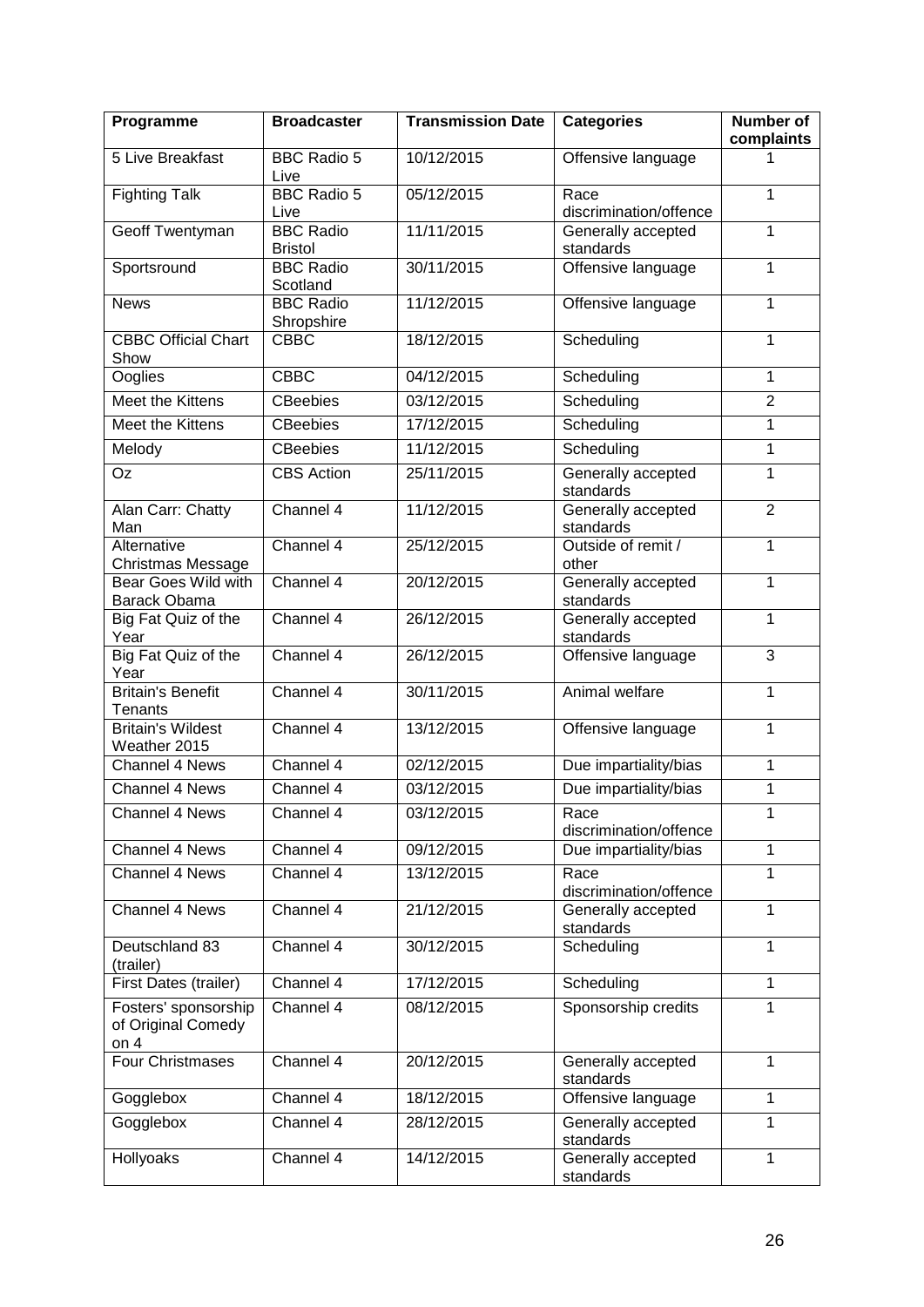| Programme                                  | <b>Broadcaster</b>             | <b>Transmission Date</b> | <b>Categories</b>                            | <b>Number of</b><br>complaints |
|--------------------------------------------|--------------------------------|--------------------------|----------------------------------------------|--------------------------------|
| Hollyoaks                                  | Channel 4                      | 18/12/2015               | Race<br>discrimination/offence               |                                |
| Homeland                                   | Channel 4                      | 06/12/2015               | Generally accepted<br>standards              | 1                              |
| Homeland                                   | Channel 4                      | 06/12/2015               | Generally accepted<br>standards              | 1                              |
| L'Oreal's<br>sponsorship of First<br>Dates | Channel 4                      | 03/12/2015               | Sponsorship credits                          | 1                              |
| Red <sub>2</sub>                           | Channel 4                      | 12/12/2015               | Generally accepted<br>standards              | 1                              |
| Sunday Brunch                              | Channel 4                      | 20/12/2015               | Animal welfare                               | 1                              |
| <b>TFI Friday</b>                          | Channel 4                      | 04/12/2015               | Under 18s in<br>programmes                   | $\overline{2}$                 |
| <b>TFI Friday</b>                          | Channel 4                      | 11/12/2015               | Animal welfare                               | $\mathbf{1}$                   |
| The Rich Kids of<br>Instagram              | Channel 4                      | 21/12/2015               | Violence and<br>dangerous behaviour          | $\overline{2}$                 |
| The Simpsons                               | Channel 4                      | 21/12/2015               | Offensive language                           | 1                              |
| <b>Toast of London</b>                     | Channel 4                      | 23/12/2015               | Race<br>discrimination/offence               | 1                              |
| 5 News at 5                                | Channel 5                      | 14/12/2015               | Crime                                        | 1                              |
| Call Me Claus                              | Channel 5                      | 06/12/2015               | Offensive language                           | 1                              |
| Can't Pay We Will<br>Take It Away          | Channel 5                      | 18/11/2015               | Due accuracy                                 | $\mathbf{1}$                   |
| Can't Pay We Will<br>Take It Away          | Channel 5                      | 02/12/2015               | Due accuracy                                 | 1                              |
| Can't Pay We Will<br>Take It Away          | Channel 5                      | 23/12/2015               | Due accuracy                                 | 1                              |
| Can't Pay? We'll<br>Take it Away!          | Channel 5                      | 09/12/2015               | Materially misleading                        | $\mathbf{1}$                   |
| Can't Pay? We'll<br>Take it Away!          | Channel 5                      | 23/12/2015               | Generally accepted<br>standards              | $\overline{2}$                 |
| Can't Pay We Will<br>Take It Away          | Channel 5                      | 09/12/2015               | Due accuracy                                 | 1                              |
| Christmas with the<br><b>Wright Stuff</b>  | Channel 5                      | 15/12/2015               | Offensive language                           | $\mathbf{1}$                   |
| Danger: Teen<br><b>Bingers</b>             | Channel 5                      | 07/12/2015               | Generally accepted<br>standards              | 1                              |
| Diet Coke's<br>sponsorship                 | Channel 5                      | Various                  | Sponsorship credits                          | 1                              |
| Fail Army                                  | Channel 5                      | 12/12/2015               | Offensive language                           | $\mathbf{1}$                   |
| Homeless at<br>Christmas                   | Channel 5                      | 03/12/2015               | Materially misleading                        | 1                              |
| This Christmas                             | Channel 5                      | 19/12/2015               | Scheduling                                   | 1                              |
| My Parents are<br>Aliens                   | <b>CITV</b>                    | 16/12/2015               | Drugs, smoking,<br>solvents or alcohol       | 1                              |
| Super Scoreboard                           | Clyde 1                        | 28/12/2015               | Due impartiality/bias                        | $\mathbf{1}$                   |
| Al Murray Live at the<br>O <sub>2</sub>    | <b>Comedy Central</b><br>Extra | 15/11/2015               | Generally accepted<br>standards              | $\mathbf{1}$                   |
| <b>News</b>                                | Dunya TV                       | 04/12/2015               | Due accuracy                                 | 1                              |
| Made in Chelsea                            | E <sub>4</sub>                 | 07/12/2015               | Sexual orientation<br>discrimination/offence | $\overline{2}$                 |
| Made in Chelsea                            | E4                             | 28/12/2015               | Religious/Beliefs<br>discrimination/offence  | 1                              |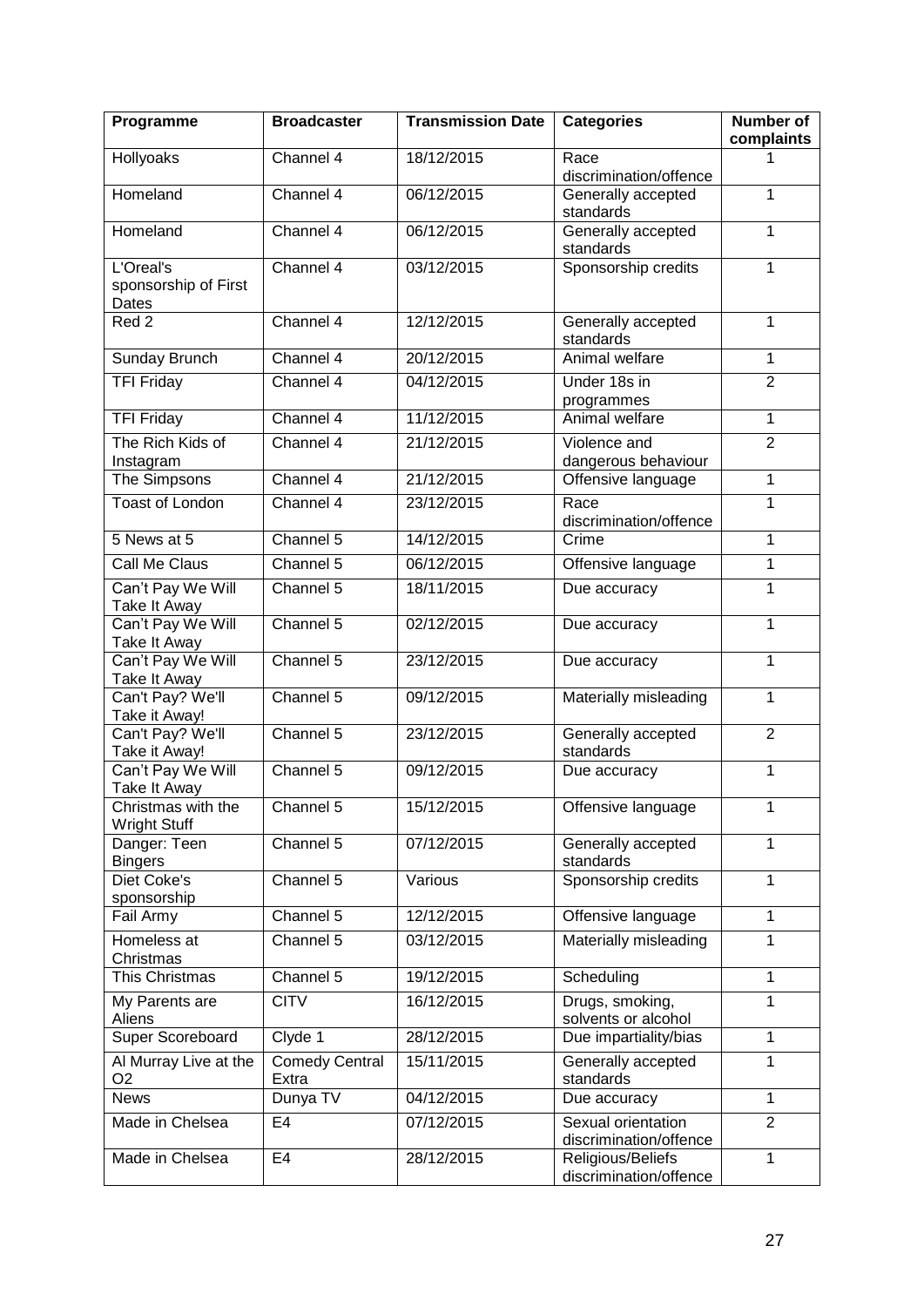| Programme                                     | <b>Broadcaster</b>     | <b>Transmission Date</b> | <b>Categories</b>                           | <b>Number of</b><br>complaints |
|-----------------------------------------------|------------------------|--------------------------|---------------------------------------------|--------------------------------|
| <b>Tattoo Fixers</b>                          | E <sub>4</sub>         | 27/12/2015               | Materially misleading                       | 1                              |
| <b>Family Guy</b>                             | Fox                    | 15/12/2015               | Generally accepted<br>standards             | 1                              |
| Matt Wilkinson                                | <b>Heart FM</b>        | 07/12/2015               | Offensive language                          | 1                              |
| <b>News</b>                                   | <b>Heart FM</b>        | 01/12/2015               | Due impartiality/bias                       | $\mathbf{1}$                   |
| Anadin's<br>sponsorship of The<br>Chase       | $\overline{\text{IV}}$ | 17/12/2015               | Sponsorship credits                         | 1                              |
| Anadin's<br>sponsorship of The<br>Chase       | <b>ITV</b>             | 18/12/2015               | Sponsorship credits                         | 1                              |
| Anadin's<br>sponsorship of The<br>Chase       | $\overline{ITV}$       | Various                  | Sponsorship credits                         | $\overline{1}$                 |
| Anadin's<br>sponsorship of The<br>Chase       | <b>ITV</b>             | Various                  | Sponsorship credits                         | $\overline{2}$                 |
| <b>BAFTA Celebrates</b><br>Downton Abbey      | <b>ITV</b>             | 21/12/2015               | Generally accepted<br>standards             | $\mathbf{1}$                   |
| Big Star's Little Star                        | <b>ITV</b>             | 22/12/2015               | Scheduling                                  | $\mathbf{1}$                   |
| <b>Coronation Street</b>                      | <b>ITV</b>             | 14/12/2015               | Drugs, smoking,<br>solvents or alcohol      | 1                              |
| <b>Coronation Street</b>                      | $\overline{IV}$        | 14/12/2015               | Scheduling                                  | 1                              |
| Emmerdale                                     | <b>ITV</b>             | 11/12/2015               | Generally accepted<br>standards             | 1                              |
| Emmerdale                                     | <b>ITV</b>             | 14/12/2015               | <b>Disability</b><br>discrimination/offence | 1                              |
| Emmerdale                                     | $\overline{ITV}$       | 18/12/2015               | Generally accepted<br>standards             | 1                              |
| Emmerdale                                     | <b>ITV</b>             | 23/12/2015               | Violence and<br>dangerous behaviour         | 1                              |
| <b>Good Morning</b><br><b>Britain</b>         | <b>ITV</b>             | 08/12/2015               | Due impartiality/bias                       | $\overline{2}$                 |
| Good Morning<br><b>Britain</b>                | <b>ITV</b>             | 09/12/2015               | Generally accepted<br>standards             | 3                              |
| Good Morning<br><b>Britain</b>                | <b>ITV</b>             | 16/12/2015               | Animal welfare                              | 1                              |
| Good Morning<br><b>Britain</b>                | $\overline{IV}$        | 17/12/2015               | Violence and<br>dangerous behaviour         | 1                              |
| <b>Good Morning</b><br><b>Britain</b>         | <b>ITV</b>             | 23/12/2015               | Generally accepted<br>standards             | $\mathbf{1}$                   |
| Good Morning<br><b>Britain</b>                | <b>ITV</b>             | 29/12/2015               | Generally accepted<br>standards             | 1                              |
| Green Flag's<br>sponsorship of ITV<br>Weather | <b>ITV</b>             | 07/12/2015               | Sponsorship credits                         | $\mathbf{1}$                   |
| I'm a Celebrity, Get<br>Me Out of Here!       | <b>ITV</b>             | 06/12/2015               | Animal welfare                              | 1448                           |
| <b>ITV Evening News</b>                       | <b>ITV</b>             | 14/12/2015               | Due impartiality/bias                       | 1                              |
| <b>ITV News at Ten</b>                        | <b>ITV</b>             | 14/12/2015               | Due impartiality/bias                       | 3                              |
| <b>ITV News at Ten</b><br>and Weather         | <b>ITV</b>             | 08/12/2015               | Due impartiality/bias                       | 1                              |
| <b>ITV News at Ten</b><br>and Weather         | <b>ITV</b>             | 11/12/2015               | Generally accepted<br>standards             | $\mathbf{1}$                   |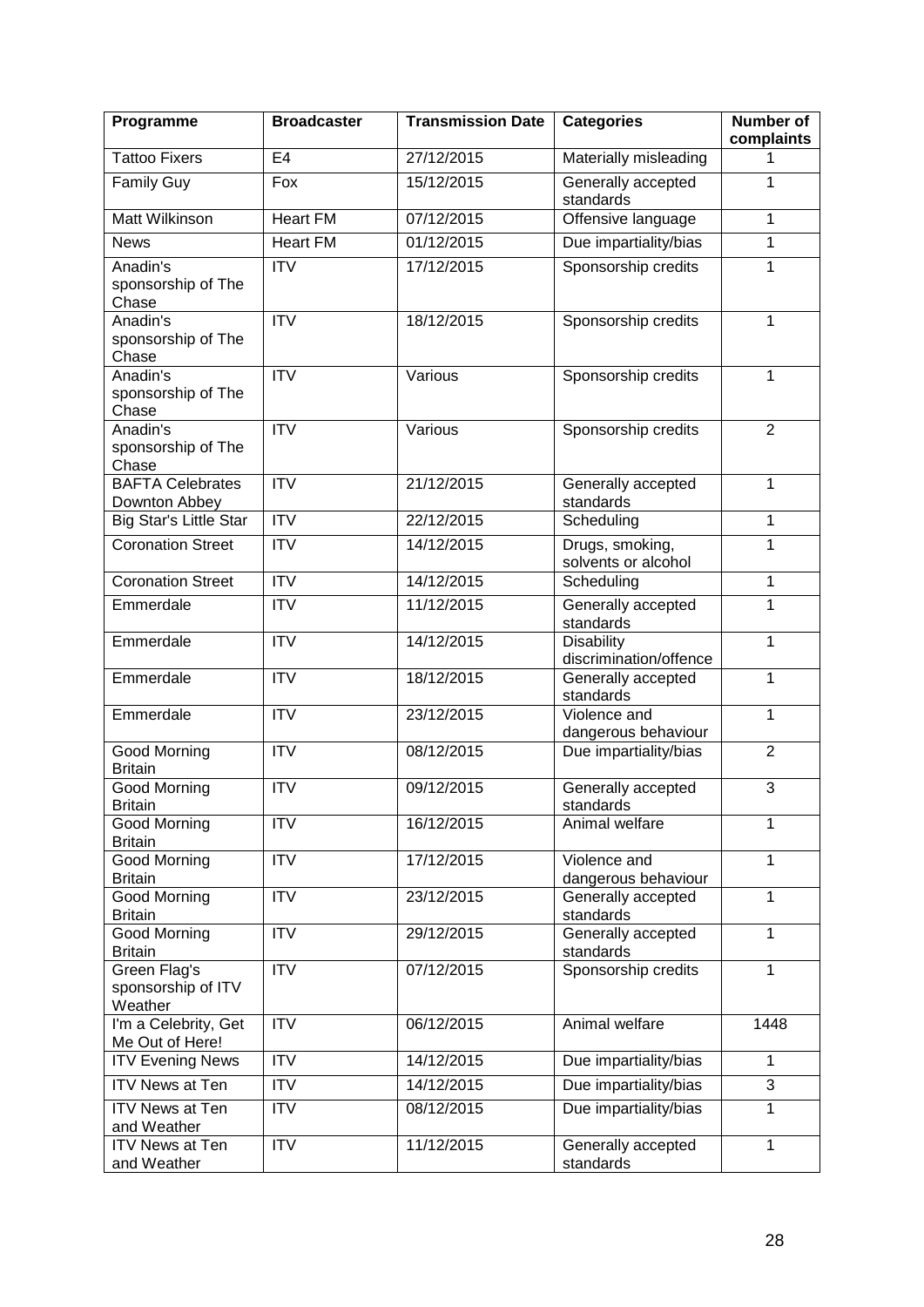| Programme                                                     | <b>Broadcaster</b> | <b>Transmission Date</b> | <b>Categories</b>                                         | Number of<br>complaints |
|---------------------------------------------------------------|--------------------|--------------------------|-----------------------------------------------------------|-------------------------|
| <b>ITV News at Ten</b><br>and Weather                         | <b>ITV</b>         | 15/12/2015               | Offensive language                                        | 1                       |
| Jurassic Park                                                 | <b>ITV</b>         | 26/12/2015               | Offensive language                                        | $\overline{2}$          |
| Loose Women                                                   | $\overline{IV}$    | 08/12/2015               | Generally accepted<br>standards                           | 1                       |
| Lorraine                                                      | <b>ITV</b>         | 23/12/2015               | Materially misleading                                     | $\mathbf{1}$            |
| <b>Text Santa</b><br>Christmas Jumper<br>Day                  | <b>ITV</b>         | 18/12/2015               | Gender<br>discrimination/offence                          | $\mathbf{1}$            |
| <b>Text Santa</b><br>Christmas Jumper<br>Day                  | $\overline{IV}$    | 19/12/2015               | Gender<br>discrimination/offence                          | $\mathbf{1}$            |
| The Chase:<br><b>Celebrity Special</b>                        | <b>ITV</b>         | 12/12/2015               | Offensive language                                        | 1                       |
| The Jeremy Kyle<br>Show                                       | $\overline{IV}$    | 10/12/2015               | Animal welfare                                            | 1                       |
| The Martin Lewis<br><b>Money Show</b>                         | $\overline{IV}$    | 30/11/2015               | Materially misleading                                     | 1                       |
| The Royal Variety<br>Performance                              | $\overline{IV}$    | 08/12/2015               | Race<br>discrimination/offence                            | $\overline{5}$          |
| The Royal Variety<br>Performance                              | $\overline{ITV}$   | 08/12/2015               | Scheduling                                                | $\overline{2}$          |
| The Sound of Music<br>Live                                    | $\overline{IV}$    | 20/12/2015               | Outside of remit /<br>other                               | $\overline{2}$          |
| The X Factor                                                  | <b>ITV</b>         | 12/12/2015               | Flashing images/risk<br>to viewers who have<br><b>PSE</b> | $\mathbf{1}$            |
| The X Factor                                                  | <b>ITV</b>         | 12/12/2015               | Gender<br>discrimination/offence                          | 3                       |
| The X Factor                                                  | <b>ITV</b>         | 12/12/2015               | Outside of remit /<br>other                               | $\overline{2}$          |
| The X Factor<br><b>Results Show</b>                           | <b>ITV</b>         | 13/12/2015               | Promotion of<br>products/services                         | 1                       |
| The X Factor<br><b>Results Show</b>                           | <b>ITV</b>         | 13/12/2015               | Violence and<br>dangerous behaviour                       | 1                       |
| The X Factor<br><b>Results Show</b>                           | ITV                | 13/12/2015               | Voting                                                    | $\overline{7}$          |
| The Xtra Factor                                               | <b>ITV</b>         | 12/12/2015               | Generally accepted<br>standards                           | 1                       |
| This Morning                                                  | <b>ITV</b>         | 07/12/2015               | Crime                                                     | $\mathbf{1}$            |
| This Morning                                                  | <b>ITV</b>         | 10/12/2015               | Generally accepted<br>standards                           | $\mathbf{1}$            |
| This Morning                                                  | <b>ITV</b>         | 16/12/2015               | Due accuracy                                              | $\mathbf{1}$            |
| You've Been<br>Framed!                                        | <b>ITV</b>         | 26/12/2015               | Generally accepted<br>standards                           | 1                       |
| Frankenstein<br>Chronicles                                    | <b>ITV Encore</b>  | 11/11/2015               | Violence and<br>dangerous behaviour                       | 1                       |
| <b>ITV News Granada</b><br>Reports                            | <b>ITV Granada</b> | 30/11/2015               | Sexual orientation<br>discrimination/offence              | $\overline{1}$          |
| Royal London's<br>sponsorship of<br>London Weekday<br>Weather | <b>ITV London</b>  | 07/12/2015               | Sponsorship credits                                       | $\mathbf{1}$            |
| <b>ITV News West</b><br>Country                               | <b>ITV West</b>    | 03/12/2015               | Due accuracy                                              | $\mathbf{1}$            |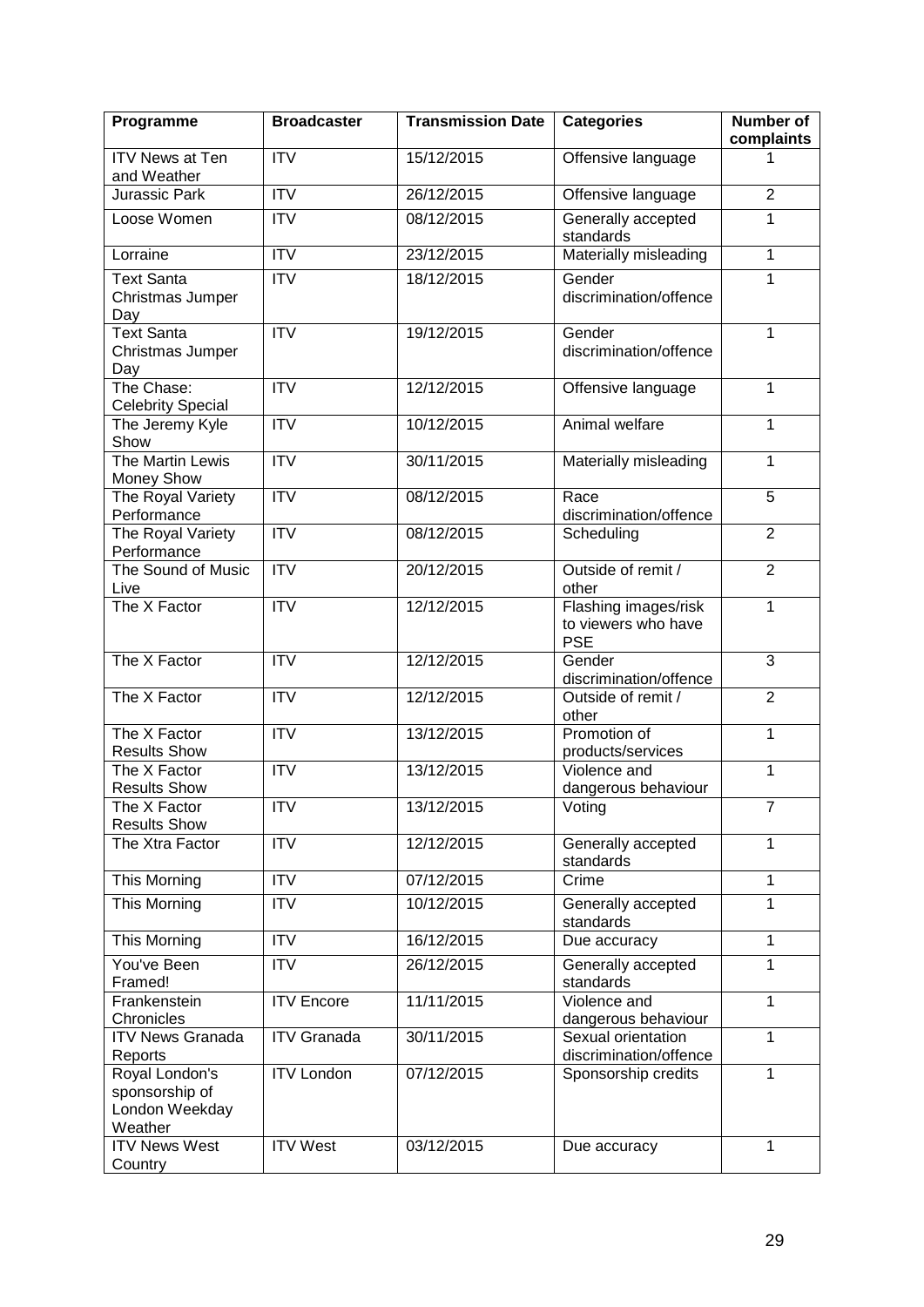| Programme                                       | <b>Broadcaster</b>           | <b>Transmission Date</b> | <b>Categories</b>                           | Number of<br>complaints |
|-------------------------------------------------|------------------------------|--------------------------|---------------------------------------------|-------------------------|
| E.T. The Extra-<br>Terrestrial                  | ITV <sub>2</sub>             | 25/12/2015               | Offensive language                          | 1                       |
| The Xtra Factor                                 | ITV2                         | 12/12/2015               | Generally accepted<br>standards             | 1                       |
| The Xtra Factor                                 | ITV <sub>2</sub>             | 13/12/2015               | <b>Nudity</b>                               | 1                       |
| Leyland's<br>sponsorship                        | ITV4                         | 26/11/2015               | Sponsorship credits                         | 1                       |
| Rambo: First Blood<br>Part II                   | ITV4                         | 16/12/2015               | Outside of remit /<br>other                 | 1                       |
| Mob Wives                                       | <b>ITVBe</b>                 | 25/11/2015               | Generally accepted<br>standards             | 1                       |
| Kiss Me TV                                      | Kiss Me TV                   |                          | Advertising content                         | 1                       |
| <b>Koast Auto Play</b>                          | <b>Koast Radio</b>           | 13/12/2015               | Offensive language                          | 1                       |
| Koast Auto Play                                 | <b>Koast Radio</b>           | 16/12/2015               | Offensive language                          | 1                       |
| Laura's Lunch Box<br>with Laura<br>McDonald     | Koast Radio                  | 10/11/2015               | Offensive language                          | $\mathbf{1}$            |
| Saturday Sports<br>Show with Malcolm<br>Bamford | <b>Koast Radio</b>           | 07/11/2015               | Offensive language                          | $\mathbf{1}$            |
| The Billy Lort<br><b>Breakfast Show</b>         | Koast Radio                  | 04/12/2015               | Offensive language                          | 1                       |
| <b>Clive Bull</b>                               | <b>LBC 97.3 FM</b>           | 09/12/2015               | Due impartiality/bias                       | $\mathbf{1}$            |
| James O'Brien                                   | LBC 97.3 FM                  | 18/12/2015               | Due impartiality/bias                       | $\mathbf{1}$            |
| James O'Brien                                   | <b>LBC 97.3 FM</b>           | 13/11/2015               | Generally accepted<br>standards             | $\overline{1}$          |
| Nick Ferrari                                    | LBC 97.3 FM                  | 11/12/2015               | Religious/Beliefs<br>discrimination/offence | 1                       |
| <b>Steve Allen</b>                              | LBC 97.3 FM                  | 21/12/2015               | Religious/Beliefs<br>discrimination/offence | 1                       |
| Petrie Hosken                                   | <b>LBC 97.3FM</b>            | 06/12/2015               | Religious/Beliefs<br>discrimination/offence | 1                       |
| Programming                                     | Legacy 90.1<br>(Manchester)  | 20/11/2015               | Commercial<br>communications on<br>radio    | $\overline{2}$          |
| 8 Out of 10 Cats<br>Does Countdown              | More4                        | 01/12/2015               | Race<br>discrimination/offence              | 1                       |
| Four in a Bed                                   | More4                        | 05/12/2015               | Offensive language                          | $\mathbf{1}$            |
| My Daughter the<br><b>Teenage Nudist</b>        | More4                        | 14/12/2015               | Gender<br>discrimination/offence            | $\mathbf{1}$            |
| Drama                                           | <b>NTV</b>                   | 21/11/2015               | Product placement                           | $\mathbf{1}$            |
| Danone's<br>sponsorship                         | Pick TV                      | Various                  | Sponsorship credits                         | 1                       |
| Born Survivor: Bear<br>Grylls                   | Quest                        | 03/12/2015               | Animal welfare                              | 1                       |
| Radio Aire                                      | Radio Aire                   | Various                  | Commercial<br>communications on<br>radio    | $\overline{1}$          |
| Radio Aire Breakfast<br>Stu and Kelly           | Radio Aire 96.3<br><b>FM</b> | 10/12/2015               | Gender<br>discrimination/offence            | $\mathbf{1}$            |
| The Chris Moyles<br>Show                        | Radio X                      | 24/11/2015               | Competitions                                | $\mathbf{1}$            |
| Escape to the<br>Country                        | Really                       | 09/12/2015               | Gender<br>discrimination/offence            | $\mathbf{1}$            |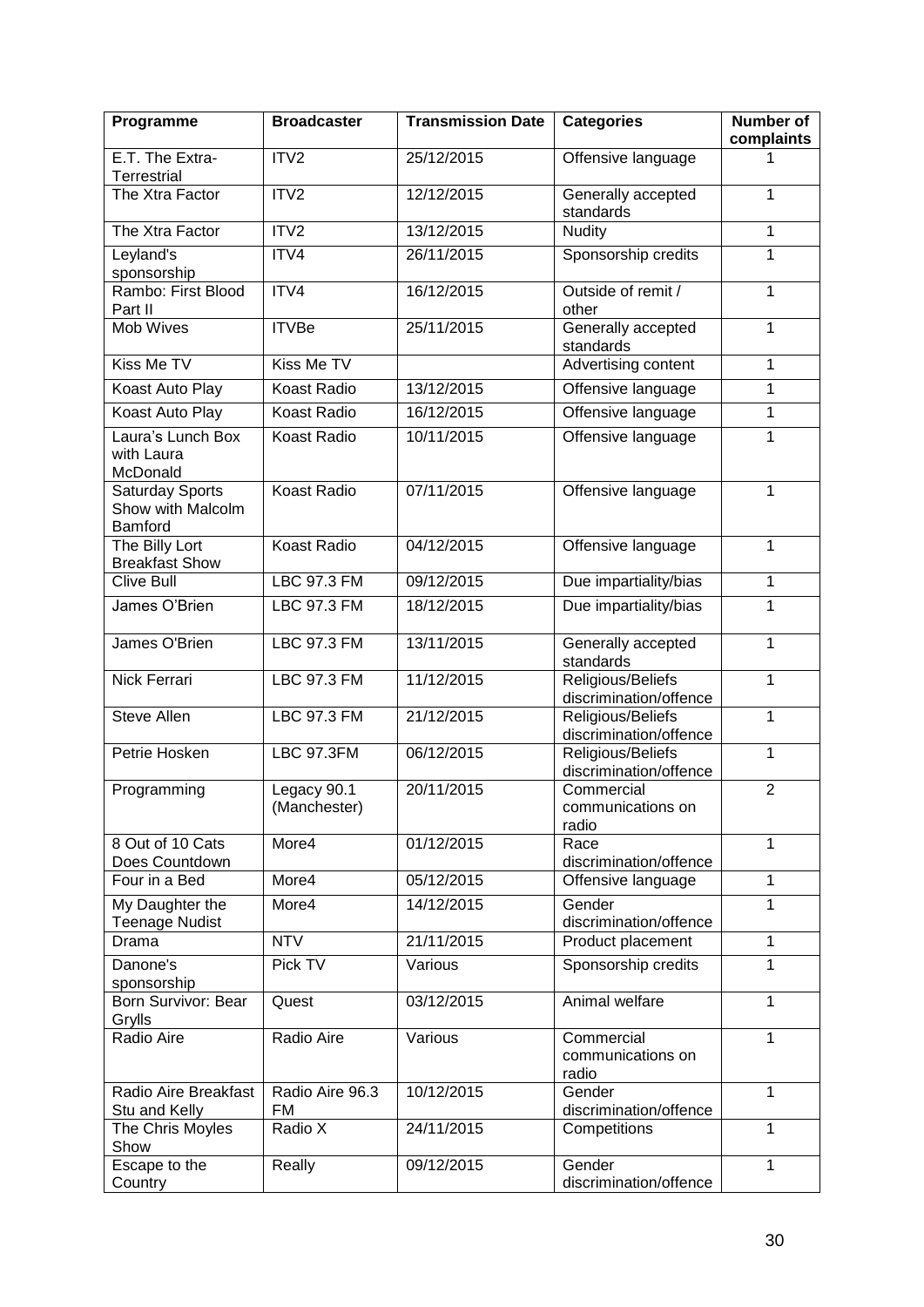| Programme                                         | <b>Broadcaster</b>               | <b>Transmission Date</b> | <b>Categories</b>                           | <b>Number of</b><br>complaints |
|---------------------------------------------------|----------------------------------|--------------------------|---------------------------------------------|--------------------------------|
| Thapki Pyar Ki                                    | Rishtey                          | 17/08/2015               | <b>Television Access</b><br><b>Services</b> | 1                              |
| Darryl Morris<br><b>Breakfast Show</b>            | <b>Rock FM 97.4</b>              | 07/12/2015               | Generally accepted<br>standards             | 1                              |
| <b>Mid Morning Show</b>                           | Sandgrounder<br>Radio 87.7FM     | 17/11/2015               | Commercial<br>communications on<br>radio    | 1                              |
| <b>Travis Mitchell</b>                            | Signal 1 FM                      | 27/11/2015               | Scheduling                                  | 1                              |
| Scandal                                           | <b>Sky Living</b>                | 03/12/2015               | Generally accepted<br>standards             | 1                              |
| <b>Press Preview</b>                              | <b>Sky News</b>                  | 26/12/2015               | Generally accepted<br>standards             | 1                              |
| Sky News at 6 with<br>Jeremy Thompson             | <b>Sky News</b>                  | 10/12/2015               | Due impartiality/bias                       | 1                              |
| Sky News at 6 with<br>Jeremy Thompson             | <b>Sky News</b>                  | 14/12/2015               | Religious/Beliefs<br>discrimination/offence | 1                              |
| Sky News at Ten                                   | <b>Sky News</b>                  | 11/12/2015               | Due impartiality/bias                       | 1                              |
| <b>Sky News with</b><br>Dermot Murnaghan          | <b>Sky News</b>                  | 28/12/2015               | Gender<br>discrimination/offence            | 1                              |
| <b>Sky News with Kay</b><br><b>Burley</b>         | <b>Sky News</b>                  | 07/12/2015               | Advertising<br>scheduling                   | 1                              |
| <b>Sky News with</b><br><b>Martin Stanford</b>    | <b>Sky News</b>                  | 26/12/2015               | Generally accepted<br>standards             | $\mathbf{1}$                   |
| Advertisements                                    | Sky Sports 1                     | 27/12/2015               | Advertising content                         | 1                              |
| <b>World Darts</b><br>Championship                | Sky Sports 1                     | 19/12/2015               | Offensive language                          | 1                              |
| Gillette Soccer<br>Saturday                       | <b>Sky Sports</b><br><b>News</b> | 05/12/2015               | Race<br>discrimination/offence              | 1                              |
| Gillette Soccer<br>Saturday                       | <b>Sky Sports</b><br><b>News</b> | 19/12/2015               | Generally accepted<br>standards             | 1                              |
| <b>Sky Sports News</b>                            | <b>Sky Sports</b><br><b>News</b> | 04/12/2015               | Generally accepted<br>standards             | 1                              |
| A League of Their<br>Own                          | Sky1                             | 04/12/2015               | Offensive language                          | 1                              |
| Fungus the<br>Bogeyman                            | Sky1                             | 27/12/2015               | Offensive language                          | 1                              |
| Hawaii Five-0                                     | Sky1                             | 18/12/2015               | Violence and<br>dangerous behaviour         | 1                              |
| <b>Modern Family</b>                              | Sky1                             | 30/11/2015               | Sponsorship                                 | 1                              |
| Moonfleet                                         | Sky2                             | 25/12/2015               | <b>Nudity</b>                               | 1                              |
| <b>Road Wars</b>                                  | Sky2                             | 09/12/2015               | Under 18s in<br>programmes                  | 1                              |
| Transporter: The<br><b>Series</b>                 | Spike                            | 10/12/2015               | Generally accepted<br>standards             | 1                              |
| Programming                                       | Studio 66                        | Various                  | Participation TV -<br>Offence               | 1                              |
| Elaine C Smith's<br>Burdz Eye View of<br>Hogmanay | $\overline{\text{STV}}$          | 31/12/2015               | Outside of remit /<br>other                 | 1                              |
| Elaine C Smith's<br>Burdz Eye View of<br>Hogmanay | <b>STV</b>                       | 31/12/2015               | Outside of remit /<br>other                 | 6                              |
| Kick Off                                          | Talksport                        | 09/12/2015               | Materially misleading                       | 1                              |
| Inside Trinity Family<br>Of Networks              | <b>TBN UK</b>                    | 16/11/2015               | Materially misleading                       | 1                              |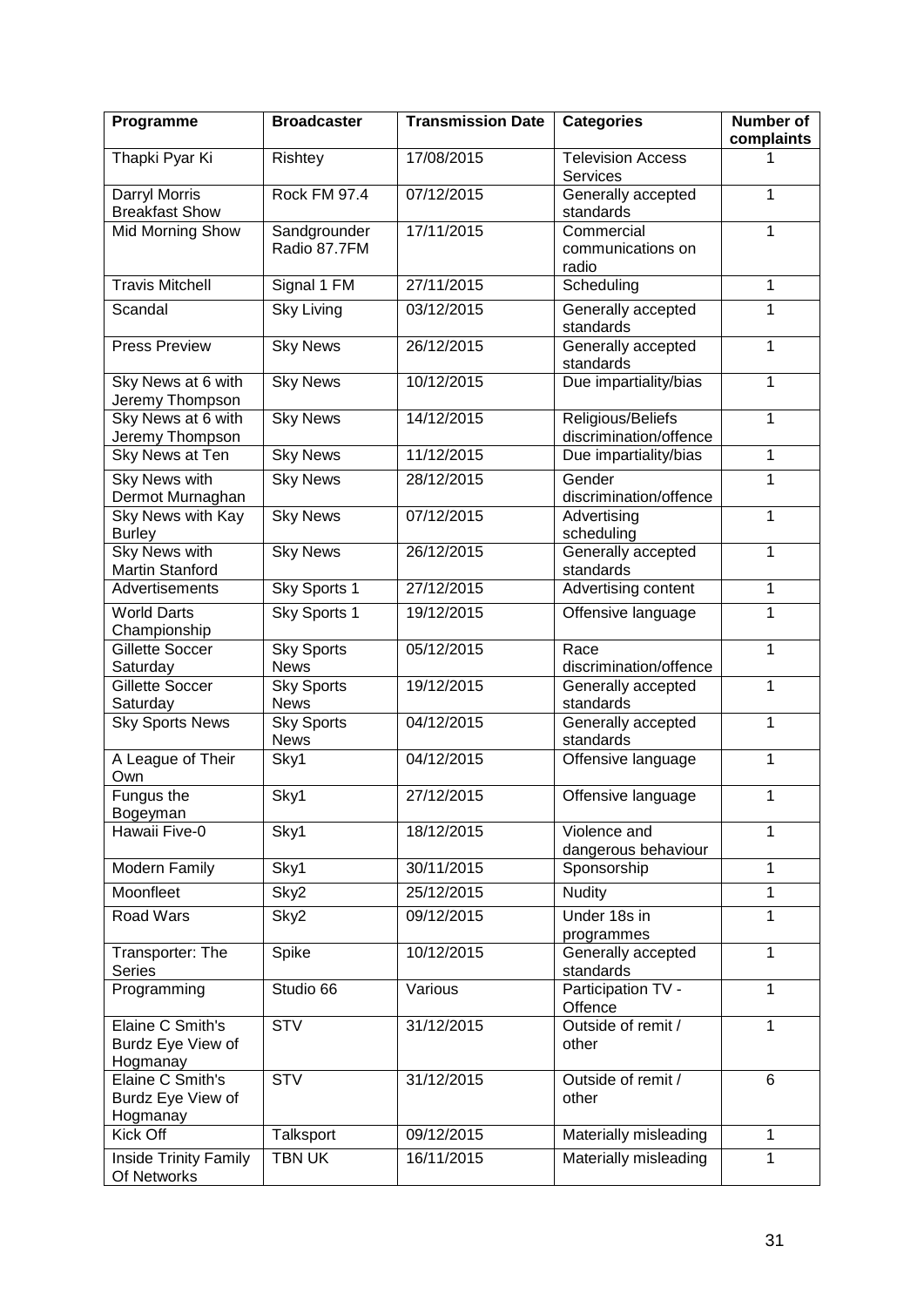| Programme                        | <b>Broadcaster</b> | <b>Transmission Date</b> | <b>Categories</b>                    | Number of<br>complaints |
|----------------------------------|--------------------|--------------------------|--------------------------------------|-------------------------|
| <b>Partner Time</b>              | TBN UK             | 11/12/2015               | Materially misleading                |                         |
| Praise The Lord US               | TBN UK             | 08/11/2015               | Materially misleading                |                         |
| Vineyard Church                  | TBN UK             | 29/11/2015               | Promotion of<br>products/services    |                         |
| Miracle on 34th<br><b>Street</b> | Various            | Various                  | Outside of remit /<br>other          |                         |
| Subtitling                       | Various            | Various                  | <b>Television Access</b><br>Services |                         |
| Programming                      | XXXpanded TV       | 12/12/2015               | <b>Fairness</b>                      |                         |

### **Complaints assessed under the General Procedures for investigating breaches of broadcast licences**

For more information about how Ofcom assesses complaints about broadcast licences, go to: [http://stakeholders.ofcom.org.uk/broadcasting/guidance/complaints](http://stakeholders.ofcom.org.uk/broadcasting/guidance/complaints-sanctions/general-procedures/)[sanctions/general-procedures/.](http://stakeholders.ofcom.org.uk/broadcasting/guidance/complaints-sanctions/general-procedures/)

| Licensee          | <b>Licensed service</b> | <b>Categories</b>      |
|-------------------|-------------------------|------------------------|
| Blast 106 Limited | Blast 106               | <b>Key Commitments</b> |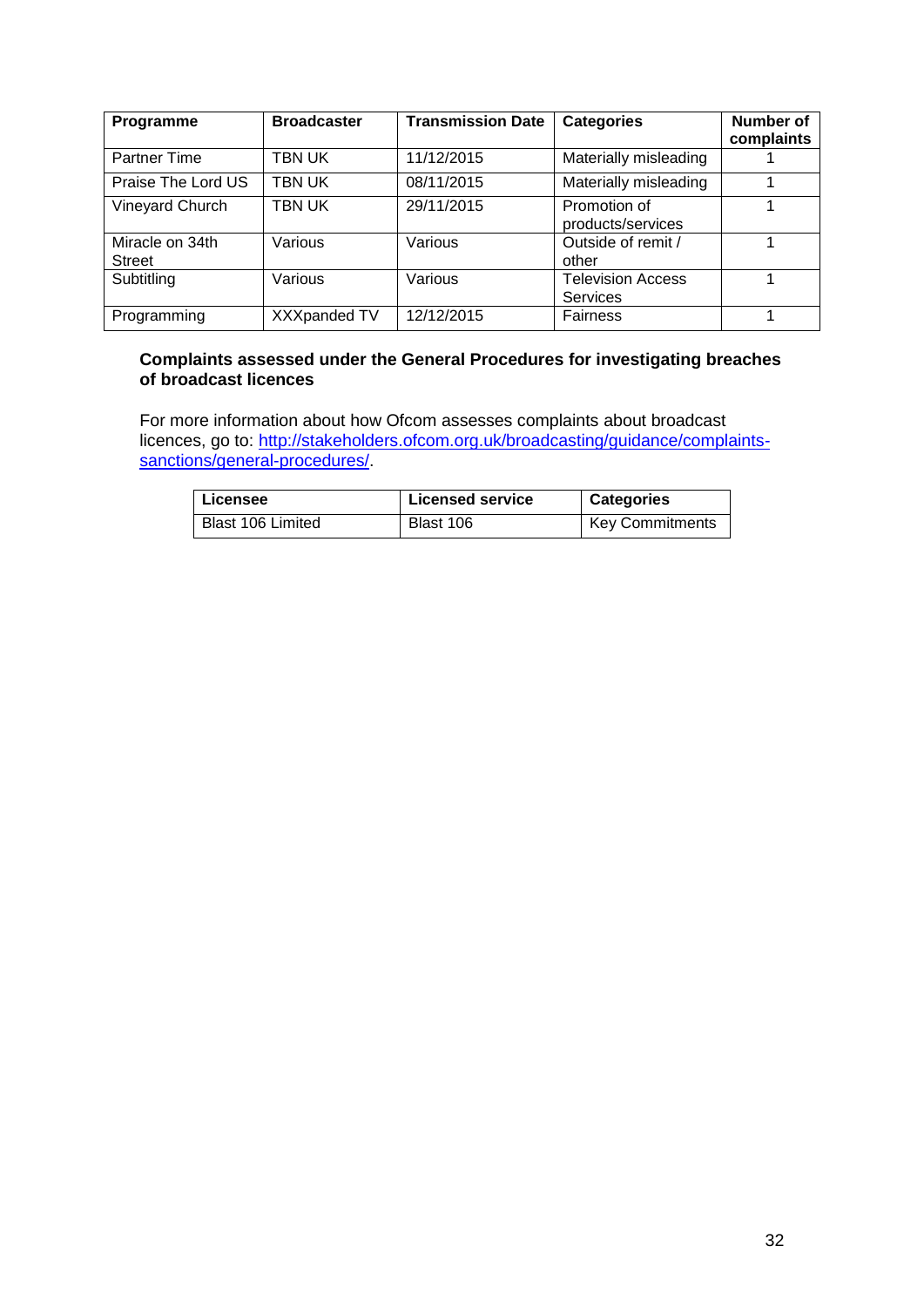# **Complaints outside of remit**

Here are alphabetical lists of complaints received by Ofcom that fell outside of our remit. This is because Ofcom is not responsible for regulating the issue complained about. For example, the complaints were about the content of television, radio or on demand adverts, accuracy in BBC programmes or an on demand service does not fall within the scope of regulation.

For more information about what Ofcom's rules cover, go to: [http://consumers.ofcom.org.uk/complain/tv-and-radio-complaints/what-does-ofcom](http://consumers.ofcom.org.uk/complain/tv-and-radio-complaints/what-does-ofcom-cover/)[cover/](http://consumers.ofcom.org.uk/complain/tv-and-radio-complaints/what-does-ofcom-cover/)

### **Complaints about television or radio programmes**

For more information about how Ofcom assesses complaints about television and radio programmes, go to:

[http://stakeholders.ofcom.org.uk/broadcasting/guidance/complaints](http://stakeholders.ofcom.org.uk/broadcasting/guidance/complaints-sanctions/standards/)[sanctions/standards/](http://stakeholders.ofcom.org.uk/broadcasting/guidance/complaints-sanctions/standards/)

| Programme                    | <b>Broadcaster</b>            | <b>Transmission Date</b> | <b>Categories</b>        | <b>Number of</b> |
|------------------------------|-------------------------------|--------------------------|--------------------------|------------------|
| <b>BBC News at Ten</b>       | BBC <sub>1</sub>              | 14/12/2015               |                          | complaints       |
|                              |                               |                          | Due impartiality/bias    | 1                |
| <b>BBC News at Ten</b>       | BBC <sub>1</sub>              | 17/12/2015               | Outside of remit / other | 1                |
| <b>Breakfast</b>             | BBC <sub>1</sub>              | 15/12/2015               | Promotion of             | 1                |
|                              |                               |                          | products/services        |                  |
| Regional News and<br>Weather | BBC <sub>1</sub>              | 17/12/2015               | Due impartiality/bias    | $\overline{1}$   |
| <b>Breakfast</b>             | BBC <sub>1</sub>              | 26/12/2015               | Due accuracy             | $\overline{1}$   |
| Look North                   | BBC <sub>1</sub>              | Various                  | Product placement        | 1                |
| Saturday Kitchen             | BBC <sub>1</sub>              | 19/12/2015               | Promotion of             | 1                |
|                              |                               |                          | products/services        |                  |
| Advertisements               | <b>CBS Reality</b>            | 28/12/2015               | Advertising content      | 1                |
| Advertisement                | Channel 4                     | 11/12/2015               | Advertising content      | $\overline{1}$   |
| Advertisement                | Channel 4                     | 13/12/2015               | Advertising content      | $\overline{2}$   |
| Advertisements               | Channel 4                     | 10/12/2015               | Advertising content      | $\overline{1}$   |
| Advertisements               | $\overline{\text{Channel}}$ 5 | 23/12/2015               | Advertising content      | $\mathbf{1}$     |
| Advertisements               | Christmas<br>Food             | 20/12/2015               | Advertising content      | $\mathbf{1}$     |
| Advertisement                | History<br>Channel            | 11/12/2015               | Advertising content      | 1                |
| Advertisement                | <b>ITV</b>                    | 08/12/2015               | Advertising content      | 1                |
| Advertisements               | <b>ITV</b>                    | 27/12/2015               | Advertising content      | 1                |
| Advertisements               | $\overline{\text{ITV}}$       | Various                  | Advertising content      | $\mathbf{1}$     |
| Advertisements               | ITV <sub>2</sub>              | 28/12/2015               | Advertising content      | 1                |
| Advertisement                | ITV4                          | 17/12/2015               | Advertising content      | 1                |
| Advertisements               | ITV4                          | 22/12/2015               | Advertising content      | 1                |
| Advertisement                | <b>ITVBe</b>                  | 11/12/2015               | Advertising content      | $\mathbf 1$      |
| <b>Advertisements</b>        | NDTV 24x7                     | 10/12/2015               | Advertising content      | $\overline{1}$   |
| Advertisement                | <b>Sky News</b>               | 15/12/2015               | Advertising content      | 1                |
| Advertisements               | <b>Sky News</b>               | 27/12/2015               | Advertising content      | $\overline{2}$   |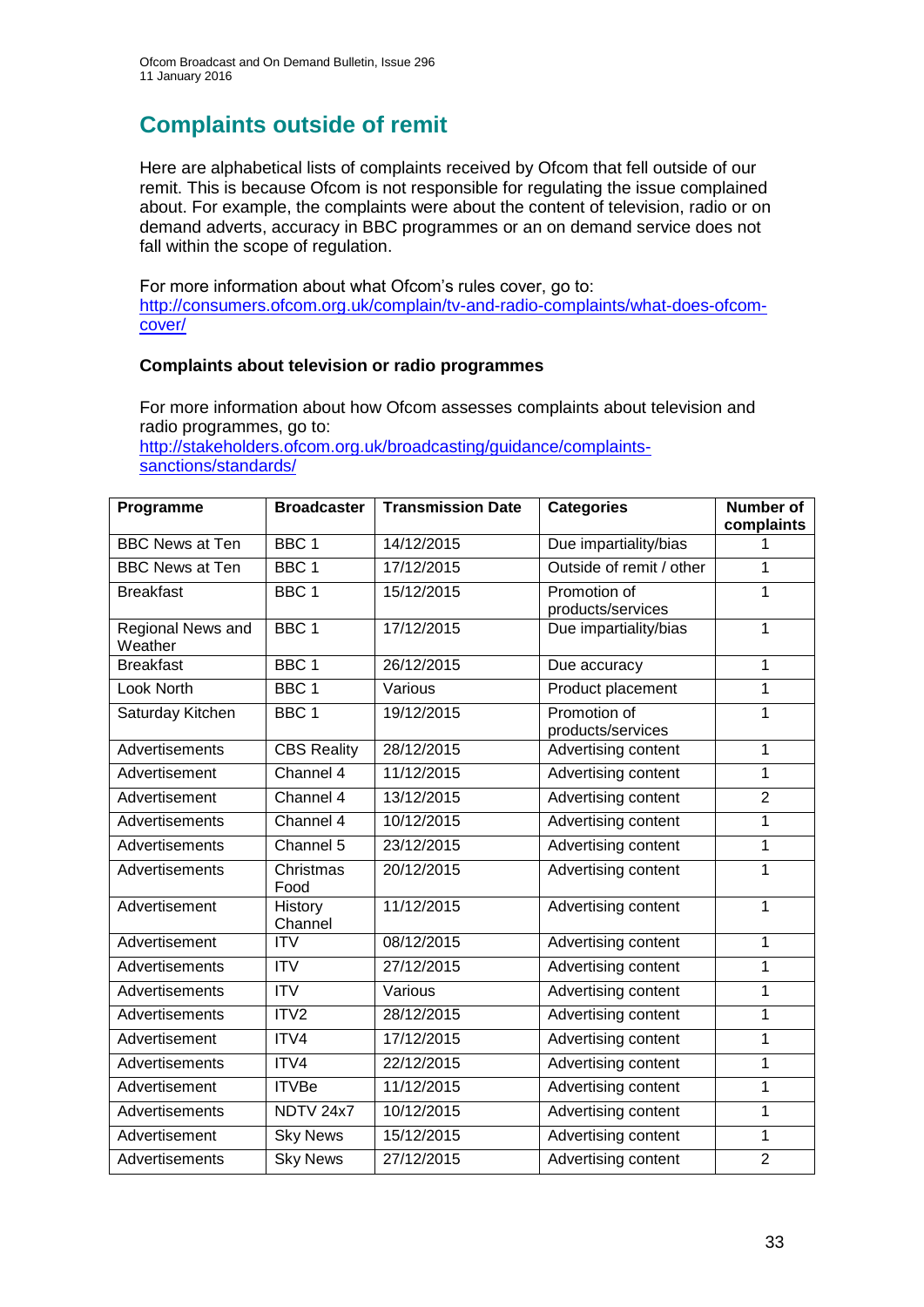| Programme      | <b>Broadcaster</b>               | <b>Transmission Date</b> | <b>Categories</b>   | <b>Number of</b><br>complaints |
|----------------|----------------------------------|--------------------------|---------------------|--------------------------------|
| Advertisements | <b>Sky Sports</b><br><b>News</b> | 26/12/2015               | Advertising content |                                |
| Advertisement  | Various                          | 13/12/2015               | Advertising content |                                |
| Advertisement  | Various                          | Various                  | Advertising content |                                |
| Advertisement  | Various                          | Various                  | Advertising content |                                |
| Advertisements | Various                          | 24/12/2015               | Advertising content |                                |
| Advertisements | Various                          | Various                  | Advertising content |                                |
| Advertisements | Vintage TV                       | 26/12/2015               | Advertising content |                                |